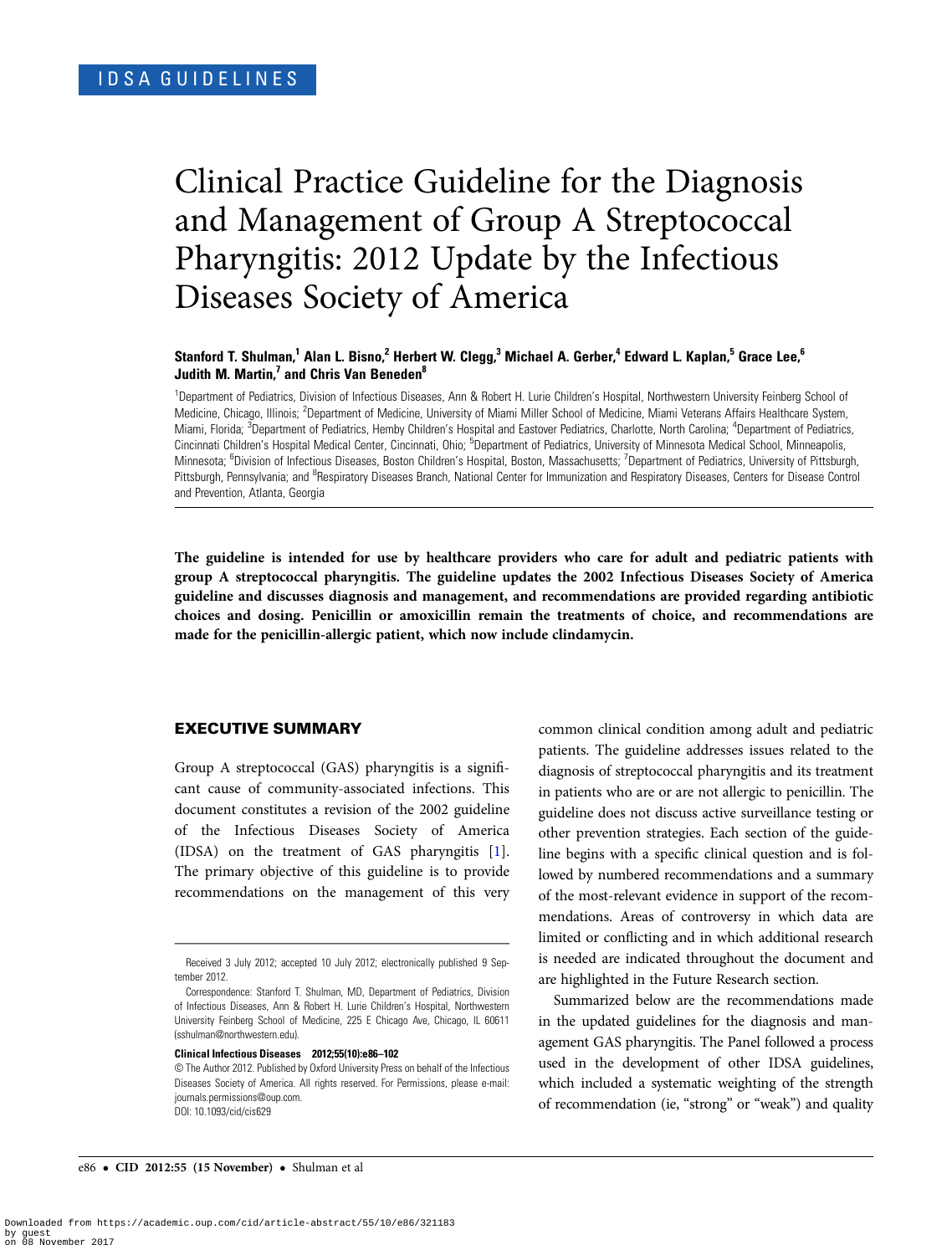of evidence (ie, "high," "moderate," "low," or "very low"), using the GRADE (Grading of Recommendations Assessment, Development, and Evaluation) system [\[2](#page-13-0)–[8\]](#page-13-0) (Table [1](#page-2-0)). A detailed description of the methods, background, and evidence summaries that support each of the recommendations can be found in the full text of the guidelines. Specific treatment recommendations regarding streptococcal pharyngitis are included in Table [2](#page-3-0).

# RECOMMENDATIONS FOR THE DIAGNOSIS OF GAS PHARYNGITIS

# I. How Should the Diagnosis of GAS Pharyngitis Be Established? Recommendations

1. Swabbing the throat and testing for GAS pharyngitis by rapid antigen detection test (RADT) and/or culture should be performed because the clinical features alone do not reliably discriminate between GAS and viral pharyngitis except when overt viral features like rhinorrhea, cough, oral ulcers, and/or hoarseness are present. In children and adolescents, negative RADT tests should be backed up by a throat culture (strong, high). Positive RADTs do not necessitate a back-up culture because they are highly specific (strong, high).

2. Routine use of back-up throat cultures for those with a negative RADT is not necessary for adults in usual circumstances, because of the low incidence of GAS pharyngitis in adults and because the risk of subsequent acute rheumatic fever is generally exceptionally low in adults with acute pharyngitis (strong, moderate). Physicians who wish to ensure they are achieving maximal sensitivity in diagnosis may continue to use conventional throat culture or to back up negative RADTs with a culture.

3. Anti-streptococcal antibody titers are not recommended in the routine diagnosis of acute pharyngitis as they reflect past but not current events; strong, high).

# II. Who Should Undergo Testing for GAS Pharyngitis? Recommendations

4. Testing for GAS pharyngitis usually is not recommended for children or adults with acute pharyngitis with clinical and epidemiological features that strongly suggest a viral etiology (eg, cough, rhinorrhea, hoarseness, and oral ulcers; strong, high).

5. Diagnostic studies for GAS pharyngitis are not indicated for children <3 years old because acute rheumatic fever is rare in children <3 years old and the incidence of streptococcal pharyngitis and the classic presentation of streptococcal pharyngitis are uncommon in this age group. Selected children <3 years old who have other risk factors, such as an older sibling with GAS infection, may be considered for testing (strong, moderate).

6. Follow-up posttreatment throat cultures or RADT are not recommended routinely but may be considered in special circumstances (strong, high).

7. Diagnostic testing or empiric treatment of asymptomatic household contacts of patients with acute streptococcal pharyngitis is not routinely recommended (strong, moderate).

# RECOMMENDATIONS FOR THE TREATMENT OF PATIENTS WITH GAS PHARYNGITIS

# III. What Are the Treatment Recommendations for Patients With a Diagnosis of GAS Pharyngitis? Recommendations

8. Patients with acute GAS pharyngitis should be treated with an appropriate antibiotic at an appropriate dose for a duration likely to eradicate the organism from the pharynx (usually 10 days). Based on their narrow spectrum of activity, infrequency of adverse reactions, and modest cost, penicillin or amoxicillin is the recommended drug of choice for those non-allergic to these agents (strong, high).

9. Treatment of GAS pharyngitis in penicillin-allergic individuals should include a first generation cephalosporin (for those not anaphylactically sensitive) for 10 days, clindamycin or clarithromycin for 10 days, or azithromycin for 5 days (strong, moderate).

# IV. Should Adjunctive Therapy With Nonsteroidal Antiinflammatory Drugs (NSAIDs), Acetaminophen, Aspirin, or Corticosteroids Be Given to Patients Diagnosed With GAS Pharyngitis?

#### Recommendation

10. Adjunctive therapy may be useful in the management of GAS pharyngitis.

(i) If warranted, use of an analgesic/antipyretic agent such as acetaminophen or an NSAID for treatment of moderate to severe symptoms or control of high fever associated with GAS pharyngitis should be considered as an adjunct to an appropriate antibiotic (strong, high).

(ii) Aspirin should be avoided in children (strong, moderate). (iii) Adjunctive therapy with a corticosteroid is not recommended (weak, moderate).

# V. Is the Patient With Frequent Recurrent Episodes of Apparent GAS Pharyngitis Likely to Be a Chronic Pharyngeal Carrier of GAS?

## Recommendations

11. We recommend that clinicians caring for patients with recurrent episodes of pharyngitis associated with laboratory evidence of GAS pharyngitis consider that they may be experiencing >1 episode of bona fide streptococcal pharyngitis at close intervals, but they should also be alert to the possibility that the patient may actually be a chronic pharyngeal GAS carrier who is experiencing repeated viral infections (strong, moderate).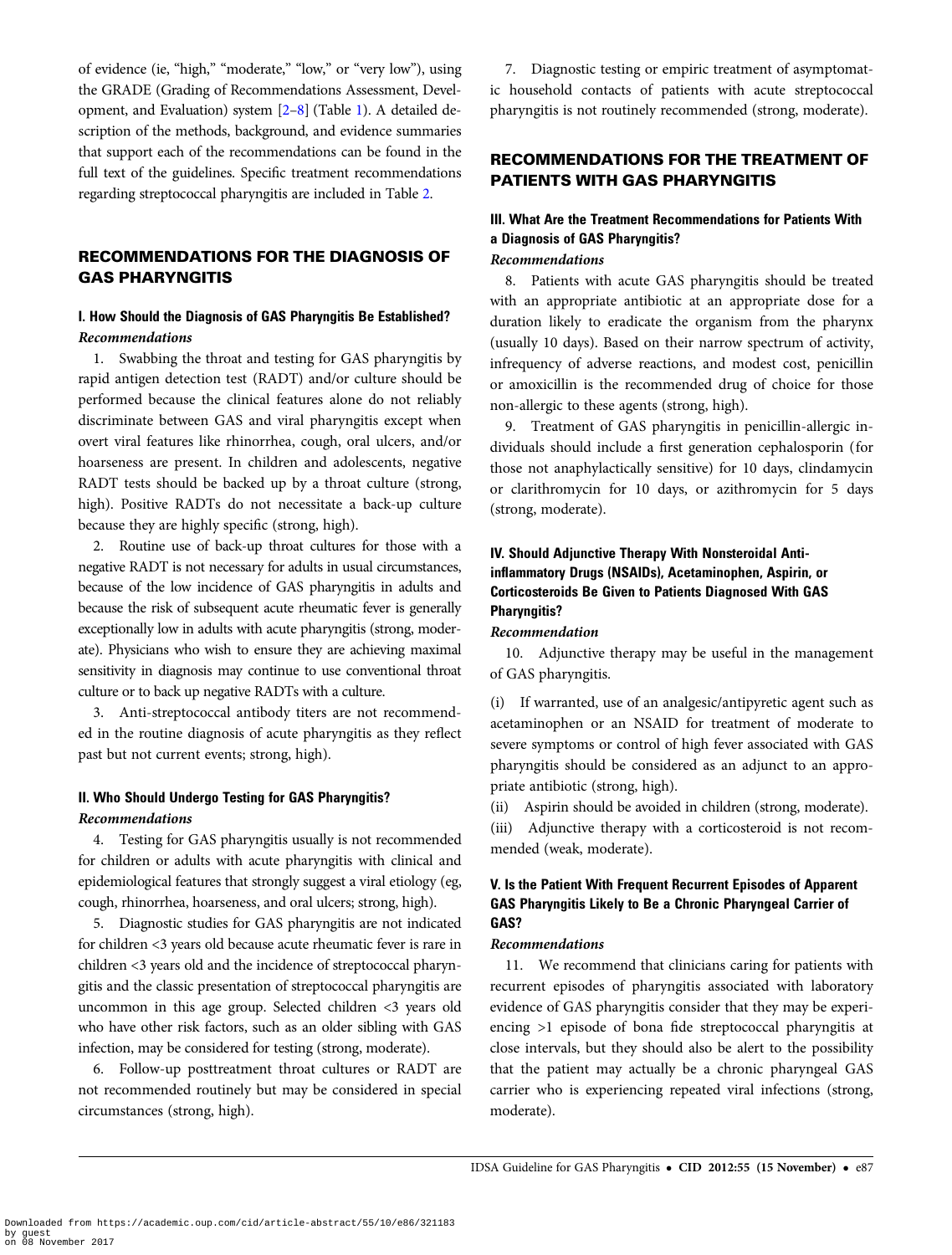| Strength of<br>Recommendation and<br>Quality of Evidence                           | Clarity of Balance Between<br>Desirable and Undesirable<br><b>Fffects</b>                                                                                        | Methodological Quality of<br>Supporting Evidence (Examples)                                                                                                                                               | Implications                                                                                                                                                                                                                                            |
|------------------------------------------------------------------------------------|------------------------------------------------------------------------------------------------------------------------------------------------------------------|-----------------------------------------------------------------------------------------------------------------------------------------------------------------------------------------------------------|---------------------------------------------------------------------------------------------------------------------------------------------------------------------------------------------------------------------------------------------------------|
| Strong recommendation,<br>high-quality evidence                                    | Desirable effects clearly<br>outweigh undesirable effects,<br>or vice versa                                                                                      | Consistent evidence from well-<br>performed RCTs or exceptionally<br>strong evidence from unbiased<br>observational studies                                                                               | Recommendation can apply to most<br>patients in most circumstances.<br>Further research is unlikely to<br>change our confidence in the<br>estimate of effect.                                                                                           |
| Strong recommendation,<br>moderate quality<br>evidence                             | Desirable effects clearly<br>outweigh undesirable effects,<br>or vice versa                                                                                      | Evidence from RCTs with<br>important limitations<br>(inconsistent results,<br>methodological flaws, indirect, or<br>imprecise) or exceptionally<br>strong evidence from unbiased<br>observational studies | Recommendation can apply to most<br>patients in most circumstances.<br>Further research (if performed) is<br>likely to have an important impact<br>on our confidence in the estimate<br>of effect and may change the<br>estimate.                       |
| Strong recommendation,<br>low-quality evidence                                     | Desirable effects clearly<br>outweigh undesirable effects,<br>or vice versa                                                                                      | Evidence for at least 1 critical<br>outcome from observational<br>studies, RCTs with serious flaws<br>or indirect evidence                                                                                | Recommendation may change when<br>higher-quality evidence becomes<br>available. Further research (if<br>performed) is likely to have an<br>important impact on our confidence<br>in the estimate of effect and is<br>likely to change the estimate.     |
| Strong recommendation,<br>very-low-quality<br>evidence (very rarely<br>applicable) | Desirable effects clearly<br>outweigh undesirable effects,<br>or vice versa                                                                                      | Evidence for at least 1 critical<br>outcome from unsystematic<br>clinical observations or very<br>indirect evidence                                                                                       | Recommendation may change when<br>higher-quality evidence becomes<br>available. Any estimate of effect for<br>at least 1 critical outcome is very<br>uncertain.                                                                                         |
| Weak recommendation,<br>high-quality evidence                                      | Desirable effects closely<br>balanced with undesirable<br>effects                                                                                                | Consistent evidence from well-<br>performed RCTs or exceptionally<br>strong evidence from unbiased<br>observational studies                                                                               | The best action may differ depending<br>on circumstances or patients or<br>societal values. Further research is<br>unlikely to change our confidence<br>in the estimate of effect.                                                                      |
| Weak recommendation,<br>moderate-quality<br>evidence                               | Desirable effects closely<br>balanced with undesirable<br>effects                                                                                                | Evidence from RCTs with<br>important limitations<br>(inconsistent results,<br>methodological flaws, indirect, or<br>imprecise) or exceptionally<br>strong evidence from unbiased<br>observational studies | Alternative approaches likely to be<br>better for some patients under<br>some circumstances. Further<br>research (if performed) is likely to<br>have an important impact on our<br>confidence in the estimate of effect<br>and may change the estimate. |
| Weak recommendation,<br>low-quality evidence                                       | Uncertainty in the estimates of<br>desirable effects, harms, and<br>burden; desirable effects,<br>harms, and burden may be<br>closely balanced                   | Evidence for at least 1 critical<br>outcome from observational<br>studies, from RCTs with serious<br>flaws or indirect evidence                                                                           | Other alternatives may be equally<br>reasonable. Further research is very<br>likely to have an important impact<br>on our confidence in the estimate<br>of effect and is likely to change the<br>estimate.                                              |
| Weak recommendation,<br>very-low-quality<br>evidence                               | Major uncertainty in the<br>estimates of desirable effects,<br>harms, and burden; desirable<br>effects may or may not be<br>balanced with undesirable<br>effects | Evidence for at least 1 critical<br>outcome from unsystematic<br>clinical observations or very<br>indirect evidence                                                                                       | Other alternatives may be equally<br>reasonable. Any estimate of effect,<br>for at least 1 critical outcome, is<br>very uncertain.                                                                                                                      |

#### <span id="page-2-0"></span>Table 1. Strength of Recommendations and Quality of the Evidence

Information is based on GRADE (Grading of Recommendations Assessment, Development, and Evaluation) criteria [\[2](#page-13-0)–[8\]](#page-13-0) Abbreviation: RCT, randomized controlled trial.

12. We recommend that GAS carriers do not ordinarily justify efforts to identify them nor do they generally require antimicrobial therapy because GAS carriers are unlikely to spread GAS pharyngitis to their close contacts and are at little or no risk for developing suppurative or nonsuppurative complications (eg, acute rheumatic fever; strong, moderate).

13. We do not recommend tonsillectomy solely to reduce the frequency of GAS pharyngitis (strong, high).

# INTRODUCTION

GAS is the most common bacterial cause of acute pharyngitis, responsible for 5%–15% of sore throat visits in adults and

e88 • CID 2012:55 (15 November) • Shulman et al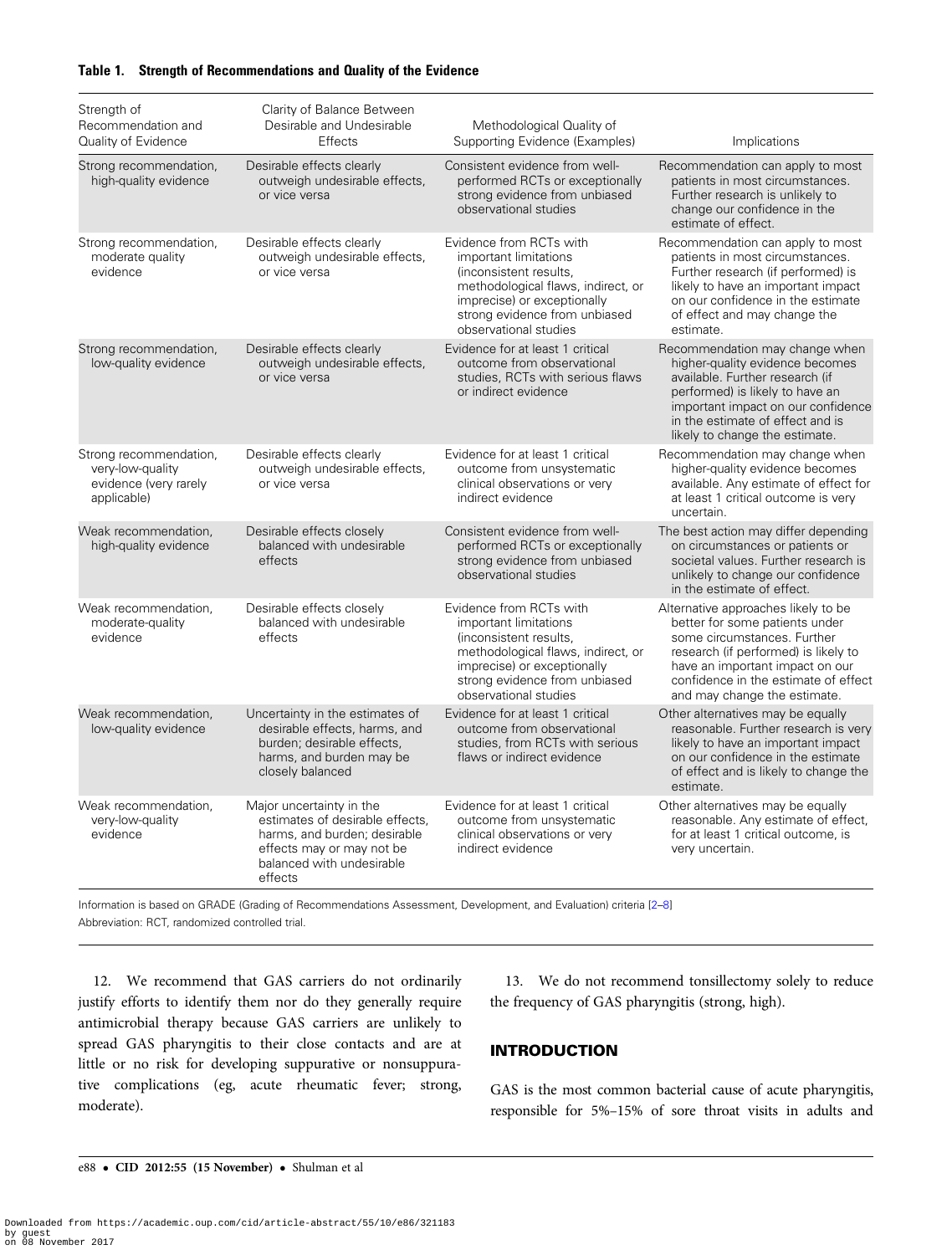#### <span id="page-3-0"></span>Table 2. Antibiotic Regimens Recommended for Group A Streptococcal Pharyngitis

| Drug, Route                                   | Dose or Dosage                                                                                                          | Duration or<br>Quantity | Recommendation<br>Strength, Quality <sup>a</sup> | Reference(s)   |
|-----------------------------------------------|-------------------------------------------------------------------------------------------------------------------------|-------------------------|--------------------------------------------------|----------------|
| For individuals without<br>penicillin allergy |                                                                                                                         |                         |                                                  |                |
| Penicillin V, oral                            | Children: 250 mg twice daily or 3 times daily;<br>adolescents and adults: 250 mg 4 times daily or<br>500 mg twice daily | 10d                     | Strong, high                                     | [125, 126]     |
| Amoxicillin, oral                             | 50 mg/kg once daily (max = $1000$ mg); alternate:<br>$25 \text{ mg/kg}$ (max = 500 mg) twice daily                      | 10d                     | Strong, high                                     | $[88 - 92]$    |
| Benzathine penicillin G,<br>intramuscular     | <27 kg: 600 000 U; ≥27 kg: 1 200 000 U                                                                                  | dose                    | Strong, high                                     | [53, 125, 127] |
| For individuals with<br>penicillin allergy    |                                                                                                                         |                         |                                                  |                |
| Cephalexin, <sup>b</sup> oral                 | 20 mg/kg/dose twice daily (max = 500 mg/dose)                                                                           | 10d                     | Strong, high                                     | $[128 - 131]$  |
| Cefadroxil, <sup>b</sup> oral                 | 30 mg/kg once daily (max = $1$ g)                                                                                       | 10d                     | Strong, high                                     | [132]          |
| Clindamycin, oral                             | 7 mg/kg/dose 3 times daily (max = 300 mg/dose)                                                                          | 10d                     | Strong, moderate                                 | [133]          |
| Azithromycin, <sup>c</sup> oral               | 12 mg/kg once daily (max $=$ 500 mg)                                                                                    | 5d                      | Strong, moderate                                 | [97]           |
| Clarithromycin, <sup>c</sup> oral             | 7.5 mg/kg/dose twice daily (max = 250 mg/dose)                                                                          | 10d                     | Strong, moderate                                 | [134]          |

Abbreviation: Max, maximum.

<sup>a</sup> See Table 1 for a description.

b Avoid in individuals with immediate type hypersensitivity to penicillin.

<sup>c</sup> Resistance of GAS to these agents is well-known and varies geographically and temporally.

20%–30% in children [[9](#page-13-0), [10\]](#page-13-0). Accurate diagnosis of streptococcal pharyngitis followed by appropriate antimicrobial therapy is important for the prevention of acute rheumatic fever; for the prevention of suppurative complications (eg, peritonsillar abscess, cervical lymphadenitis, mastoiditis, and, possibly, other invasive infections); to improve clinical symptoms and signs; for the rapid decrease in contagiousness; for the reduction in transmission of GAS to family members, classmates, and other close contacts of the patient  $[11]$  $[11]$  $[11]$ ; to allow for the rapid resumption of usual activities; and for the minimization of potential adverse effects of inappropriate antimicrobial therapy.

Although acute pharyngitis is one of the most frequent illnesses for which pediatricians and other primary care physicians are consulted, with an estimated 15 million visits per year in the United States [[10\]](#page-13-0), only a relatively small percentage of patients with acute pharyngitis (20%–30% of children and a smaller percentage of adults) have GAS pharyngitis. Moreover, the signs and symptoms of GAS and nonstreptococcal pharyngitis overlap so broadly that accurate diagnosis on the basis of clinical grounds alone is usually impossible [[12\]](#page-13-0).

With the exception of very rare infections by certain other bacterial pharyngeal pathogens (eg, Corynebacterium diphtheriae and Neisseria gonorrhoeae) (Table [3](#page-4-0)), antimicrobial therapy is of no proven benefit as treatment for acute pharyngitis due to organisms other than GAS. Therefore, it is extremely important that physicians exclude the diagnosis of GAS pharyngitis to prevent inappropriate administration of antimicrobials to large numbers of patients with nonstreptococcal pharyngitis. Such therapy unnecessarily exposes patients to the expense and hazards of antimicrobial therapy. Despite improvements in antimicrobial prescribing for children and adults with acute pharyngitis, a substantial number of patients continue to receive inappropriate antimicrobial therapy [[13](#page-13-0)–[15\]](#page-13-0). Inappropriate antimicrobial use for upper respiratory tract infections, including acute pharyngitis, has been a major contributor to the development of antimicrobial resistance among common pathogens [[15\]](#page-13-0). Estimated economic costs of pediatric streptococcal pharyngitis in the United States range from \$224 million to \$539 million per year, including indirect costs related to parental work losses [[16](#page-13-0)].

In addition to acute disease, streptococcal pharyngitis is important because it can lead to the nonsuppurative postinfectious disorders of acute rheumatic fever with and without carditis, as well as to poststreptococcal glomerulonephritis. Although acute rheumatic fever is now uncommon in most developed countries, it continues to be the leading cause of acquired heart disease in children in areas such as India, sub-Saharan Africa, and parts of Australia and New Zealand [\[17\]](#page-13-0). This guideline updates the 2002 practice guidelines of the IDSA [[1](#page-13-0)]. The following 5 clinical questions are addressed in the guidelines:

(I) How should the diagnosis of GAS pharyngitis be established?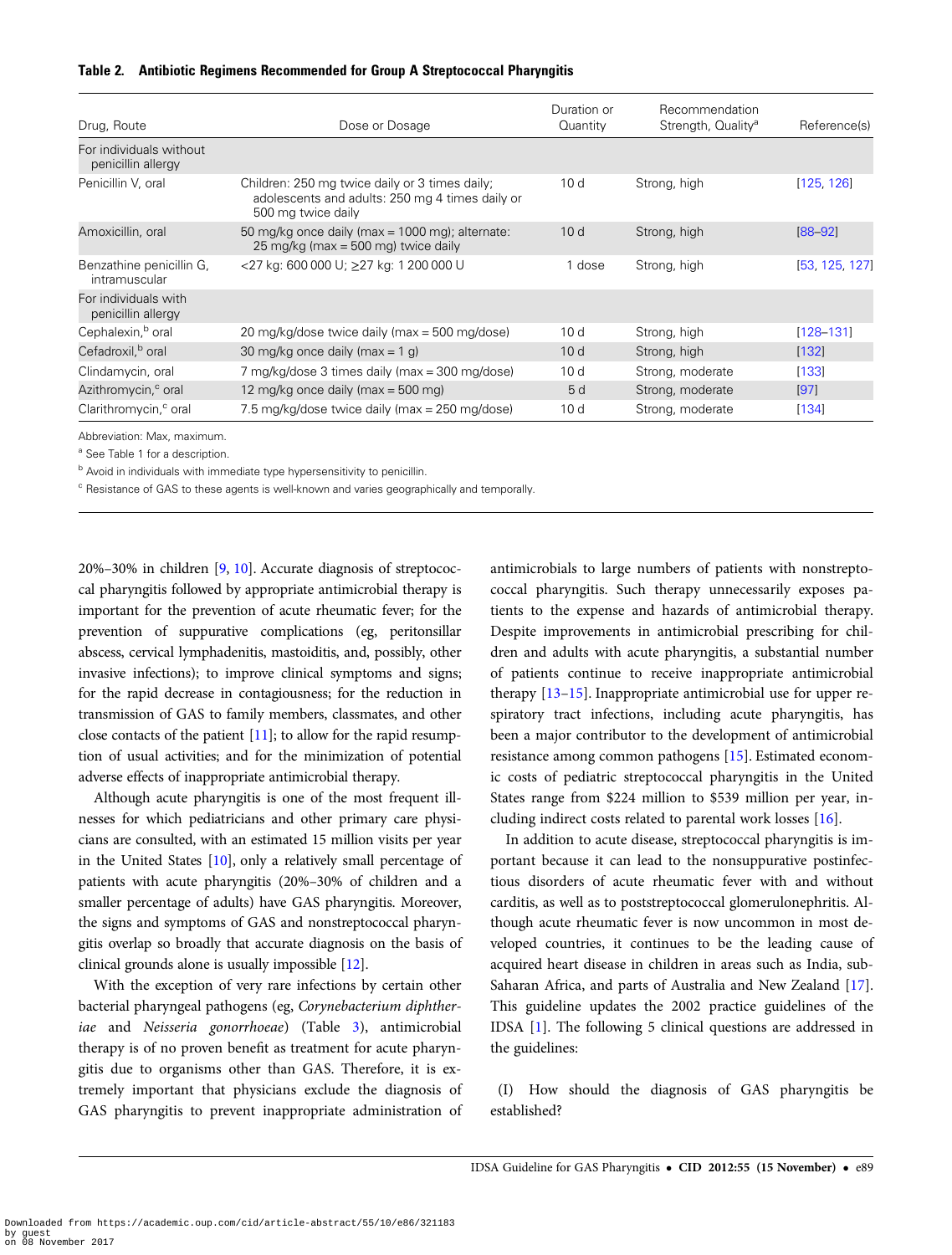#### <span id="page-4-0"></span>Table 3. Microbial Etiology of Acute Pharyngitis

| Organisms                            | Clinical Syndrome(s)                          |
|--------------------------------------|-----------------------------------------------|
| <b>Bacterial</b>                     |                                               |
| Group A streptococcus                | Pharyngotonsillitis, scarlet fever            |
| Group C and group G<br>streptococcus | Pharyngotonsillitis                           |
| Arcanobacterium<br>haemolyticum      | Scarlatiniform rash, pharyngitis              |
| Neisseria gonorrhoeae                | Tonsillopharyngitis                           |
| Corynebacterium<br>diphtheriae       | Diphtheria                                    |
| Mixed anaerobes                      | Vincent's angina                              |
| Fusobacterium<br>necrophorum         | Lemierre's syndrome, peritonsillar<br>abscess |
| Francisella tularensis               | Tularemia (oropharyngeal)                     |
| Yersinia pestis                      | Plague                                        |
| Yersinia enterocolitica              | Enterocolitis, pharyngitis                    |
| Viral                                |                                               |
| Adenovirus                           | Pharyngoconjunctival fever                    |
| Herpes simplex virus<br>1 and $2$    | Gingivostomatitis                             |
| Coxsackievirus                       | Herpangina                                    |
| Rhinovirus                           | Common cold                                   |
| Coronavirus                          | Common cold                                   |
| Influenza A and B                    | Influenza                                     |
| Parainfluenza                        | Cold, croup                                   |
| <b>FRV</b>                           | Infectious mononucleosis                      |
| Cytomegalovirus                      | CMV mononucleosis                             |
| <b>HIV</b>                           | Primary acute HIV Infection                   |
| Mycoplasma                           |                                               |
| Mycoplasma pneumoniae                | Pneumonitis, bronchitis                       |
| Chlamydia                            |                                               |
| Chlamydophila pneumoniae             | Bronchitis, pneumonia                         |
| Chlamydophila psittaci               | Psittacosis                                   |

Abbreviations: CMV, cytomegalovirus; EBV, Epstein-Barr virus; HIV, human immunodeficiency virus.

(II) Who should undergo testing for GAS pharyngitis?

(III) What are the treatment recommendations for patients with a diagnosis of GAS pharyngitis?

(IV) Should adjunctive therapy with NSAIDs, acetaminophen, aspirin, or corticosteroids be given to patients with a diagnosis of GAS pharyngitis?

(V) Is the patient with frequent recurrent episodes of apparent GAS pharyngitis likely to be a chronic pharyngeal carrier of GAS?

# **METHODOLOGY**

# Practice Guidelines

"Practice guidelines are systematically developed statements to assist practitioners and patients in making decisions about

appropriate healthcare for specific clinical circumstances" [\[18\]](#page-13-0). Attributes of good guidelines include validity, reliability, reproducibility, clinical applicability, clinical flexibility, clarity, multidisciplinary process, review of evidence, and documentation [\[18\]](#page-13-0).

#### Panel Composition

A panel of 8 multidisciplinary experts in the management of streptococcal pharyngitis in children and adults was convened in 2009. The panel consisted of internists and pediatricians, including adult and pediatric infectious disease specialists and a general pediatrician.

## Process Overview

The group convened a face-to-face meeting in 2009 in which an outline of the guideline was discussed and the process of guideline development using the GRADE approach was explained. The GRADE approach offers a structured, systematic, and transparent process to formulate recommendations on the basis of explicit criteria that go beyond just the quality of available evidence (Table [1\)](#page-2-0) [\[2](#page-13-0)–[8\]](#page-13-0). This was followed by a series of teleconferences in which a list of clinical questions to be addressed in the guideline was generated, discussed, and prioritized.

## Literature Review and Analysis

We identified up-to-date valid systematic reviews from the MEDLINE database, PubMed, and the Cochrane Library, and in selected cases we also reference lists of the most recent narrative reviews or studies on the topic. Unless specified otherwise, the search period was 1980–2012 and was restricted to the English-language literature. Articles were also retrieved by searches for clinical diagnosis, laboratory diagnosis, symptoms and signs, and microbiology. The panel members contributed reference lists in these areas. The quality of evidence was evaluated after the literature review. We based our judgments on these systematic reviews and, if applicable, on additional studies published after the reviews were done. When systematic reviews were unavailable, we evaluated the original studies to inform judgments about the quality of the underlying evidence that were based on examination of these studies. Primary key search terms were as follows:

- Pharyngitis
- **Streptococci**
- Throat culture
- Rapid streptococcal tests
- Pharyngeal carriers
- Tonsillectomy
- Streptococcal antibody tests

#### Consensus Development Based on Evidence

The Panel met on >4 occasions via teleconference (including subgroup calls) and once in person to complete the work on

e90 • CID 2012:55 (15 November) • Shulman et al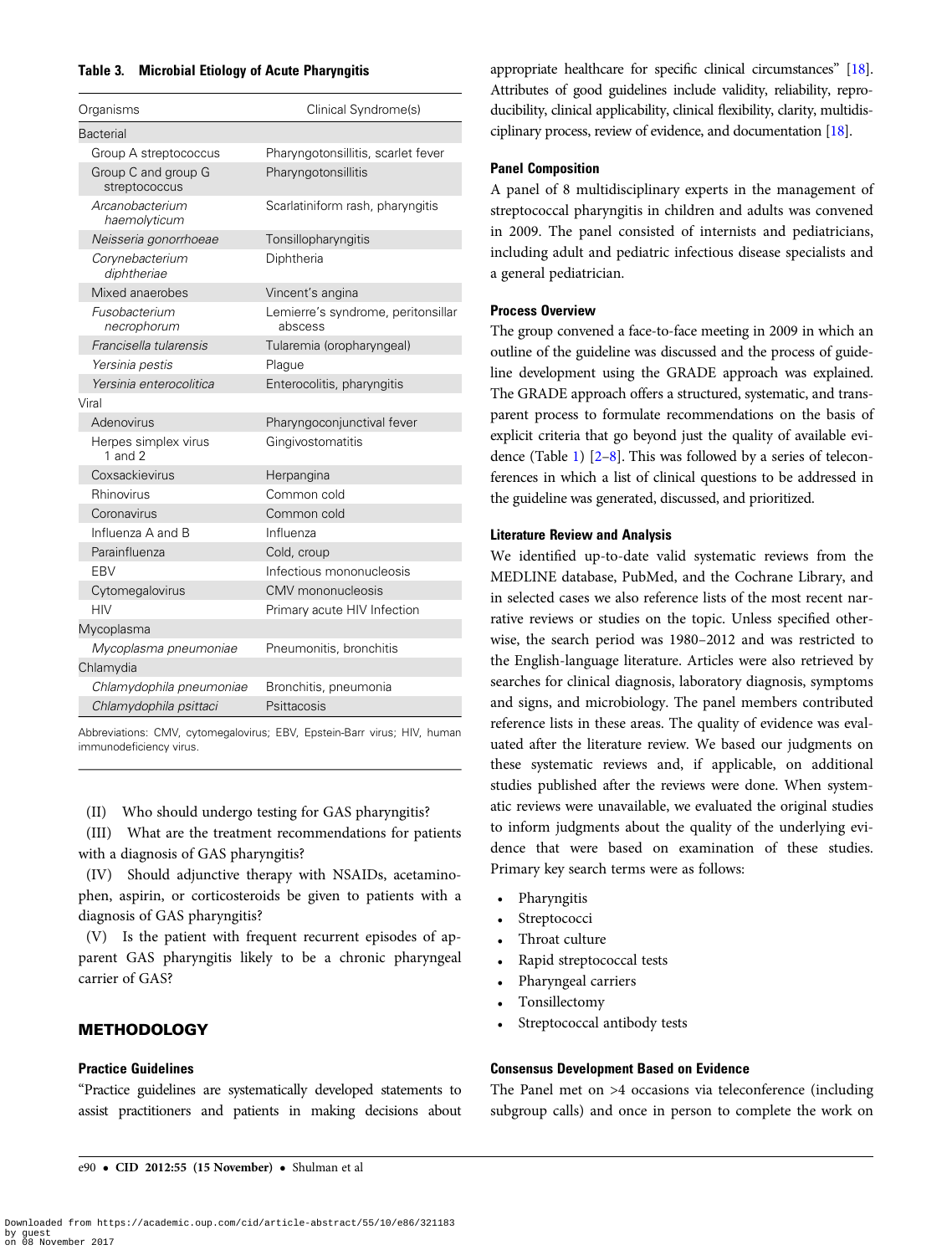<span id="page-5-0"></span>the guideline. The purpose of the teleconferences was to discuss the questions, distribute writing assignments, and finalize recommendations. All members of the Panel participated in the preparation and review of the draft guideline. Feedback was obtained from external peer reviews. The guideline was reviewed and approved by the IDSA Standards and Practice Guidelines Committee (SPGC) and the IDSA Board of Directors prior to dissemination.

#### Guidelines and Conflict of Interest

All members of the expert panel complied with the IDSA policy regarding conflicts of interest, which requires disclosure of any financial or other interest that might be construed as constituting an actual, potential, or apparent conflict. Members of the expert Panel were provided a conflict of interest disclosure statement from the IDSA and were asked to identify ties to companies developing products that might be affected by promulgation of the guideline. Information was requested regarding employment, consultancies, stock ownership, honoraria, research funding, expert testimony, and membership on company advisory committees. The Panel made decisions on a case-by-case basis about whether an individual's role should be limited as a result of a conflict. No limiting conflicts were identified.

#### Revision Dates

At annual intervals, the Panel chair, the liaison advisor, and the SPGC chair will determine the need for revisions to the updated guideline on the basis of an examination of current literature. If necessary, the entire Panel will reconvene to discuss potential changes. When appropriate, the Panel will recommend full revision of the guideline to the IDSA SPGC and the IDSA Board of Directors for review and approval.

# RECOMMENDATIONS FOR THE DIAGNOSIS OF GROUP A STREPTOCOCCAL PHARYNGITIS

# I. How Should the Diagnosis of Group A Streptococcal Pharyngitis Be Established?

# Recommendations

1. Swabbing the throat and testing for GAS pharyngitis by rapid antigen detection test (RADT) and/or culture should be performed because the clinical features alone do not reliably discriminate between GAS and viral pharyngitis except when overt viral features like rhinorrhea, cough, oral ulcers, and/or hoarseness are present. In children and adolescents, negative RADT tests should be backed up by a throat culture (strong, high). Positive RADTs do not necessitate a back-up culture because they are highly specific (strong, high).

## Table 4. Epidemiologic and Clinical Features Suggestive of Group A Streptococcal and Viral Pharyngitis

#### Feature, by Suspected Etiologic Agent

#### GROUP A STREPTOCOCCAL

- Sudden onset of sore throat
- Age 5-15 years
- Fever
- Headache
- Nausea, vomiting, abdominal pain • Tonsillopharyngeal inflammation
- Patchy tonsillopharyngeal exudates
- Palatal petechiae
- Anterior cervical adenitis (tender nodes)
- Winter and early spring presentation
- History of exposure to strep pharyngitis
- Scarlatiniform rash

#### VIRAL

- Conjunctivitis
- Coryza
- Cough
- Diarrhea
- Hoarseness
- Discrete ulcerative stomatitis
- Viral exanthema

2. Routine use of back-up throat cultures for those with a negative RADT is not necessary for adults in usual circumstances, because of the low incidence of GAS pharyngitis in adults and the risk of subsequent acute rheumatic fever is generally exceptionally low in adults with acute pharyngitis (strong, moderate). Physicians who wish to ensure they are achieving maximal sensitivity in diagnosis may continue to use conventional throat culture or to back up negative RADTs with a culture.

3. Anti-streptococcal antibody titers are not recommended in the routine diagnosis of acute pharyngitis as they reflect past but not current events (strong, high).

#### Evidence Summary

Acute GAS pharyngitis has certain characteristic epidemiological and clinical features [[9,](#page-13-0) [12](#page-13-0)] (Table 4). The disorder is primarily a disease of children 5–15 years of age, and, in temperate climates, it usually occurs in the winter and early spring. Patients with GAS pharyngitis commonly present with sore throat (generally of sudden onset), pain on swallowing, and fever. Headache, nausea, vomiting, and abdominal pain may also be present, especially in children. On examination, patients have tonsillopharyngeal erythema, with or without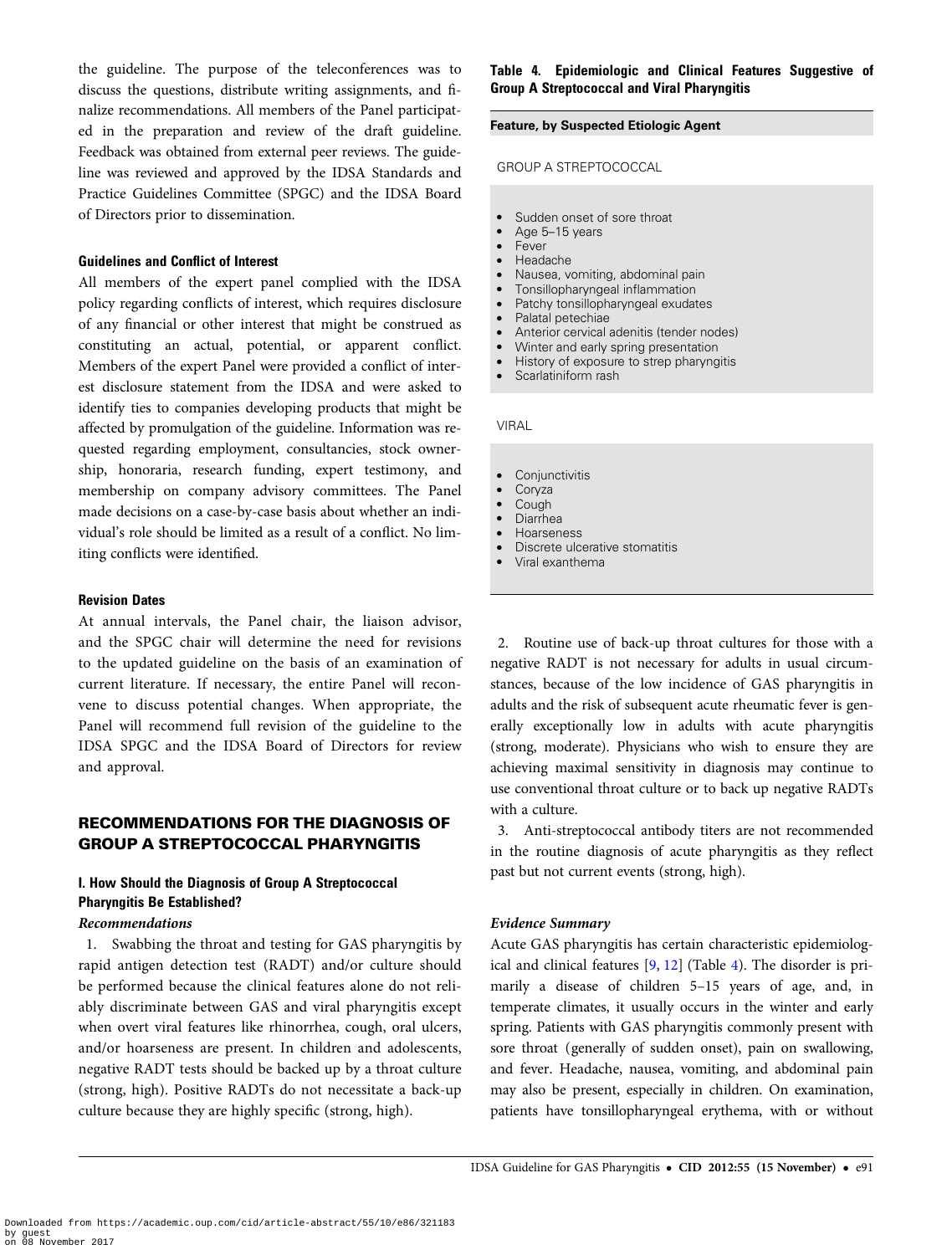exudates, often with tender, enlarged anterior cervical lymph nodes (lymphadenitis). Other findings may include a beefy, red, swollen uvula; petechiae on the palate; excoriated nares (especially in infants); and a scarlatiniform rash. However, none of these findings are specific for GAS pharyngitis. Conversely, the absence of fever or the presence of clinical features such as conjunctivitis, cough, hoarseness, coryza, anterior stomatitis, discrete intra-oral ulcerative lesions, viral exanthema, and diarrhea strongly suggest a viral rather than a streptococcal etiology.

#### Clinical Diagnosis

There is broad overlap between the signs and symptoms of streptococcal and nonstreptococcal (usually viral) pharyngitis, and the ability to identify streptococcal pharyngitis accurately on the basis of clinical grounds alone is generally poor [[12,](#page-13-0) [19](#page-13-0)–[21\]](#page-14-0). Therefore, except when obvious viral clinical and epidemiological features are present, a laboratory test should be performed to determine whether GAS is present in the pharynx [\[9,](#page-13-0) [21\]](#page-14-0). Efforts have been made to incorporate the clinical and epidemiological features of acute pharyngitis into scoring systems that attempt to predict the probability that a particular illness is caused by GAS pharyngitis [[19,](#page-13-0) [20,](#page-13-0) [22\]](#page-14-0). These clinical scoring systems are helpful in identifying patients who are at such low risk of streptococcal infection that performance of a throat culture or an RADT is usually unnecessary. However, the signs and symptoms of streptococcal and nonstreptococcal pharyngitis overlap too broadly for diagnosis to be made with the requisite diagnostic precision on the basis of clinical grounds alone. Even subjects with all clinical features in a particular scoring system can be confirmed to have streptococcal pharyngitis only about 35%–50% of the time, and this is particularly the case in children [[20,](#page-13-0) [23](#page-14-0)]. The clinical diagnosis of GAS pharyngitis cannot be made with certainty even by the most experienced physicians, and bacteriologic confirmation is required.

#### Differential Diagnosis

Nonbacterial Infectious Agents. Viruses are the most common cause of acute pharyngitis (Table [3](#page-4-0)) [\[9\]](#page-13-0). Respiratory viruses, such as adenovirus, influenza virus, parainfluenza virus, rhinovirus, and respiratory syncytial virus, frequently cause acute pharyngitis. Other viral agents of acute pharyngitis include coxsackievirus, echoviruses, and herpes simplex virus. Epstein-Barr virus is a frequent cause of acute pharyngitis that is often accompanied by the other clinical features of infectious mononucleosis (eg, generalized lymphadenopathy and splenomegaly). Systemic infections with cytomegalovirus, rubella virus, measles virus, and a number of other viral agents may be associated with acute pharyngitis. Human metapneumovirus and human bocavirus may cause lower

e92 • CID 2012:55 (15 November) • Shulman et al

respiratory tract infection in children, but their respective roles, if any, in causing pharyngitis are unknown [[24\]](#page-14-0).

Bacteria. GAS is the most common cause of bacterial pharyngitis, but other bacteria can also cause acute pharyngitis (Table [3\)](#page-4-0). Arcanobacterium haemolyticum is a rare cause of acute pharyngitis that may be associated with a rash similar to that seen in scarlet fever, particularly in teenagers and young adults [\[25](#page-14-0), [26](#page-14-0)]. N. gonorrhoeae can occasionally cause acute pharyngitis in sexually active persons, and infections with other bacteria, such as Francisella tularensis and Yersinia enterocolitica, and mixed infections with anaerobic bacteria (eg, Vincent's angina) are rare causes of acute pharyngitis. Other pathogens, such as Mycoplasma pneumoniae and Chlamydophila pneumoniae, are uncommon causes of acute pharyngitis. Other bacterial causes of acute pharyngitis include groups C and G β-hemolytic streptococci and C. diphtheriae [[27](#page-14-0)–[30\]](#page-14-0).

Group C streptococcus (GCS) is a relatively common cause of acute pharyngitis among college students and adults [[28,](#page-14-0) [29\]](#page-14-0). In addition to endemic pharyngitis, GCS can cause epidemic food-borne pharyngitis after ingestion of contaminated products, such as unpasteurized cow's milk. Family and school outbreaks of GCS pharyngitis have also been described. Even though there are several well-documented food-borne outbreaks of group G streptococcal (GGS) pharyngitis, as well as a community-wide respiratory outbreak of GGS pharyngitis in children [\[30\]](#page-14-0), the etiologic role of GGS in acute, endemic pharyngitis remains unclear. Acute rheumatic fever has not been described as a complication of either GCS or GGS pharyngitis. Reports have attempted to link acute glomerulonephritis with GGS pharyngitis, but a causal relationship has not been established. Acute glomerulonephritis as a complication of GCS pharyngitis is extremely unusual. Therefore, the primary reason to identify either GCS or GGS as the etiologic agent of acute pharyngitis is to initiate antibiotic therapy that may reduce the clinical impact of the illness. Currently, there is no convincing evidence from controlled studies of a clinical response to antibiotic therapy in patients with acute pharyngitis and either GCS or GGS isolated from the throat.

Several recent reports have documented the isolation of Fusobacterium necrophorum from throat swabs of adolescents and young adults with nonstreptococcal pharyngitis [\[31](#page-14-0)–[35\]](#page-14-0). Some studies also suggest a role for F. necrophorum in cases of recurrent or persistent pharyngitis (with or without bacteremia or Lemierre's syndrome) [\[33](#page-14-0)]. F. necrophorum is the causative agent of most cases of Lemierre's syndrome, which requires urgent antibiotic therapy, [\[33](#page-14-0), [35](#page-14-0)], but at present, the evidence for F. necrophorum as a primary pathogen in acute pharyngitis in adolescents and young adults is only suggestive. Further study is required to determine the role of F. necrophorum in acute pharyngitis, as well as the necessity for and effectiveness of antibiotic therapy.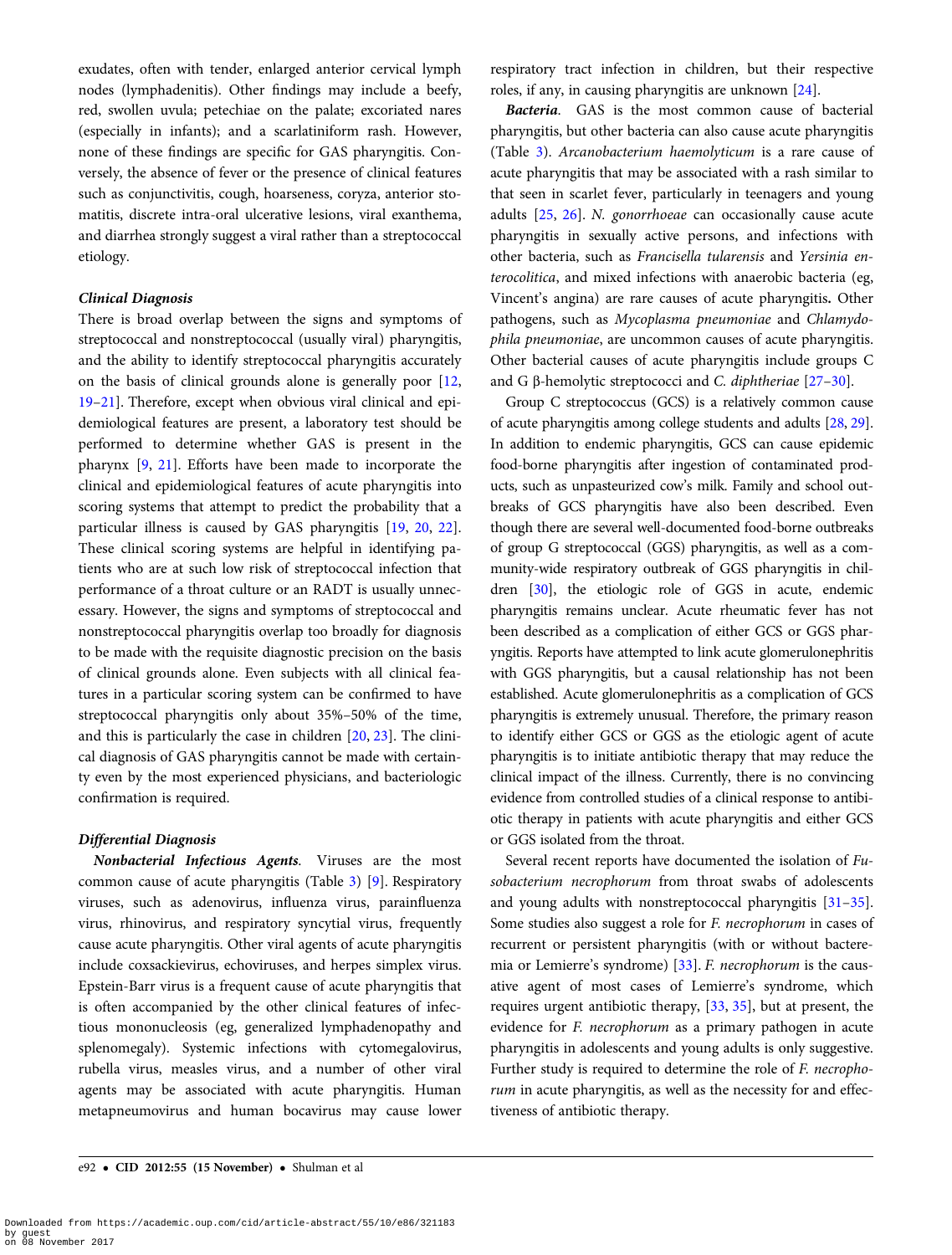As is evident from this list of potential etiologic agents, GAS pharyngitis is the only commonly occurring form of acute pharyngitis for which antibiotic therapy is definitely indicated. Therefore, for a patient with acute pharyngitis, the clinical decision that usually needs to be made is whether or not the pharyngitis is attributable to GAS.

#### Laboratory Diagnosis

Throat Culture. Culture of a throat swab on a sheepblood agar plate has been the standard for the documentation of the presence of GAS pharyngitis in the upper respiratory tract and for the confirmation of the clinical diagnosis of acute streptococcal pharyngitis [[9](#page-13-0), [36](#page-14-0), [37](#page-14-0)]. If performed correctly, culture of a single throat swab on a blood agar plate is 90%– 95% sensitive for detection of GAS pharyngitis [\[37](#page-14-0)].

Several variables affect the accuracy of throat culture results. For example, the manner in which the swab is obtained has an important impact on the yield of streptococci [\[37](#page-14-0)–[40\]](#page-14-0). Throat swab specimens should be obtained from the surface of either tonsils (or tonsillar fossae) and the posterior pharyngeal wall. Other areas of the oral pharynx and mouth are not acceptable sites. Healthcare professionals who try to obtain a throat swab from an uncooperative child without immobilizing the neck may obtain a specimen that is neither adequate nor representative. In addition, false-negative results may be obtained if the patient has received an antibiotic shortly before the throat swab is obtained.

The use of anaerobic incubation and selective culture media may increase the proportion of positive culture results [\[39\]](#page-14-0), but there are conflicting data in this regard. The increased cost and effort associated with anaerobic incubation and selective culture media are difficult to justify, particularly for physicians who process throat cultures in their own offices.

Another variable that can affect the throat culture result is the duration of incubation. Once plated, a culture should be incubated at 35°C–37°C for 18–24 hours before reading. Additional incubation overnight at room temperature may identify a number of additional positive throat culture results. Thus, although initial therapeutic decisions may be made on the basis of overnight culture, it is advisable to reexamine plates at 48 hours that yield negative results at 24 hours [[41\]](#page-14-0).

The clinical significance of the number of GAS colonies on the throat culture plate is problematic. Although patients with true acute GAS pharyngitis are likely to have more strongly positive cultures than patients who are streptococcal carriers (ie, individuals with chronic GAS colonization of the pharynx), there is too much overlap in this regard to permit accurate differentiation on this basis alone [[37\]](#page-14-0).

RADTs. A major disadvantage of throat cultures is the delay (overnight or longer) in obtaining results. RADTs have been developed for the identification of GAS pharyngitis

directly from throat swabs, with shorter turnaround time. Rapid identification and treatment of patients with GAS pharyngitis can reduce the risk of spread, allowing the patient to return to school or work sooner, and can reduce the acute associated morbidity [\[42](#page-14-0), [43](#page-14-0)]. The use of RADTs for certain populations (eg, patients in emergency departments) was reported to significantly increase the number of patients appropriately treated for streptococcal pharyngitis, compared with traditional throat cultures [\[34](#page-14-0)].

RADTs currently available are highly specific (approximately 95%) when compared with blood agar plate cultures [\[38](#page-14-0), [43,](#page-14-0) [44\]](#page-14-0). False-positive test results are highly unusual, and therefore therapeutic decisions can be made with confidence on the basis of a positive test result [\[43](#page-14-0)–[45](#page-14-0)]. Unfortunately, the sensitivity of most of these tests is 70%–90%, compared with blood agar plate culture [\[43,](#page-14-0) [44](#page-14-0)].

The first RADTs used latex agglutination methods, were relatively insensitive, and had unclear end points. Newer tests based on enzyme immunoassay techniques offer increased sensitivity and a more sharply defined end point [\[43](#page-14-0), [44\]](#page-14-0). More recently, RADTs that use chemiluminescent DNA probes or optical immunoassay have been developed; however, optical immunoassays are no longer commercially available. A variety of RADTs are available, and they are not all equal in their performance characteristics [[43,](#page-14-0) [44\]](#page-14-0).

The practitioner should be aware that, for some of these tests, the Clinical Laboratory Improvement Act of 1988 does not waive the need for certification; use of nonwaived tests requires proper certification of the physician's laboratory. Neither conventional throat culture nor RADTs accurately differentiate acutely infected persons from asymptomatic streptococcal carriers with intercurrent viral pharyngitis. Nevertheless, they allow physicians to withhold antibiotics from the great majority of patients with sore throats for whom results of culture or RADT are negative. This is of extreme importance, because nationally up to 70% of patients with sore throats seen in primary care settings receive prescriptions for antimicrobials [\[46\]](#page-14-0), while only 20%–30% are likely to have GAS pharyngitis [\[9,](#page-13-0) [10,](#page-13-0) [12\]](#page-13-0).

Both RADTs and throat cultures may be affected by spectrum bias. This refers to the phenomenon that, with a greater pretest probability of GAS pharyngitis, the sensitivities of RADTs and throat culture are greater [[44\]](#page-14-0). Because the sensitivities of the various RADTs are <90% in most studied populations of children and adolescents [\[38](#page-14-0), [43](#page-14-0), [44\]](#page-14-0) and because the proportion of acute pharyngitis due to GAS in children and adolescents is sufficiently high (20%–30%), a negative RADT should be accompanied by a follow-up or back-up throat culture in children and adolescents, while this is not necessary in adults under usual circumstances, as noted above.

Measurement of anti-streptococcal antibody titers is often useful for diagnosis of the nonsuppurative sequelae of GAS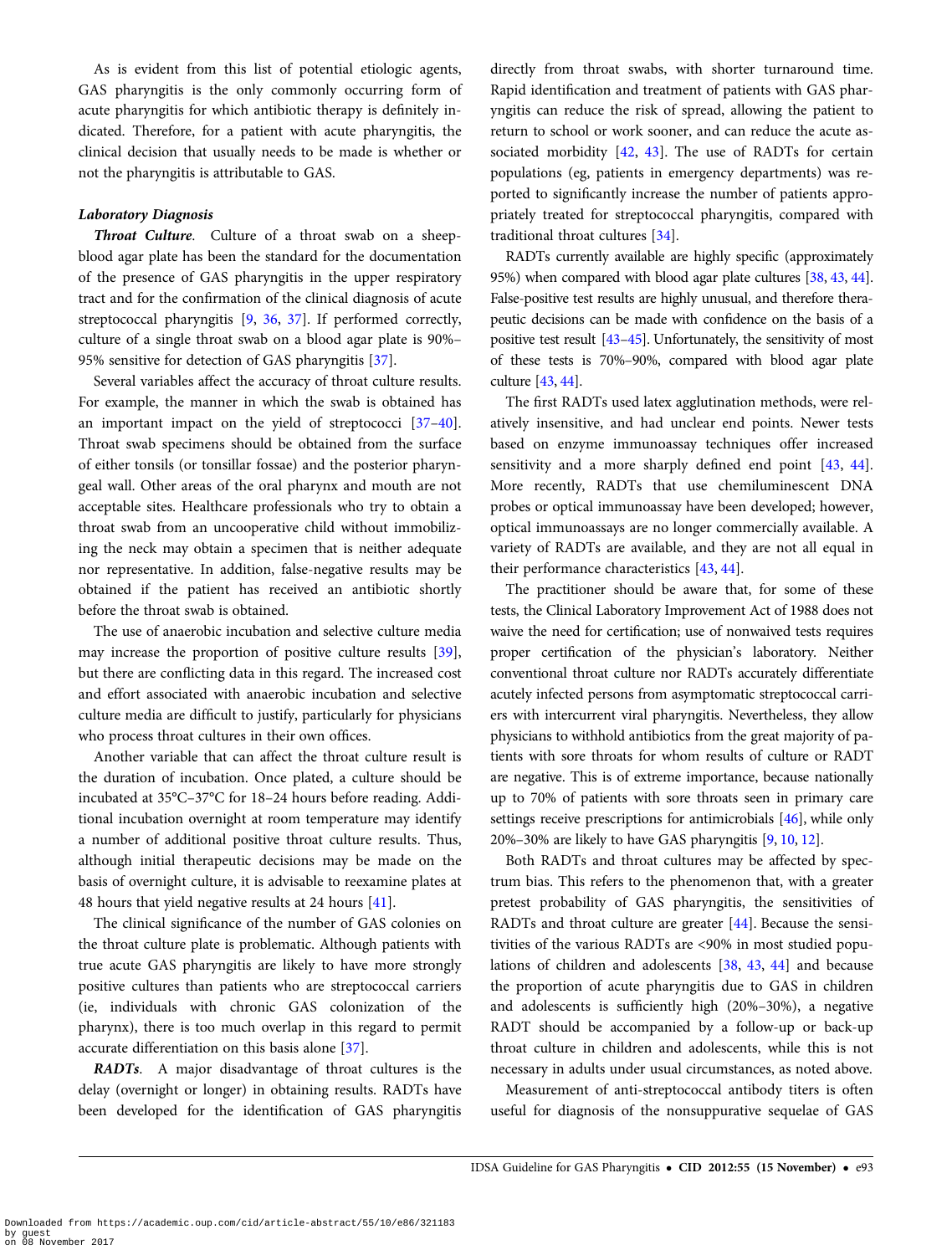pharyngitis, such as acute rheumatic fever and acute glomerulonephritis [\[47](#page-14-0)]. However, such testing is not useful in the diagnosis of acute pharyngitis because antibody titers of the 2 most commonly used tests, antistreptolysin O (ASO) and anti-DNase B, may not reach maximum levels until 3–8 weeks after acute GAS pharyngeal infection and may remain elevated for months even without active GAS infection [\[23](#page-14-0), [48\]](#page-14-0).

# II. Who Should Undergo Testing for Group A Streptococcal Pharyngitis?

#### Recommendations

4. Testing for GAS usually is not recommended for children or adults with acute pharyngitis with clinical and epidemiological features that strongly suggest a viral etiology (eg, cough, rhinorrhea, hoarseness, and oral ulcers; strong, high).

5. Diagnostic studies for GAS are not indicated for children <3 years old because acute rheumatic fever is rare in children <3 years old and the incidence of streptococcal pharyngitis and the classic presentation of streptococcal pharyngitis are uncommon in this age group. Selected children <3 years old who have other risk factors, such as an older sibling with GAS infection, may be considered for testing (strong, moderate).

#### Evidence Summary

GAS as a cause of pharyngitis is most commonly observed in children 5–15 years of age in winter and early spring in temperate climates (ie, November–May), with characteristics as noted above (see special considerations in the diagnosis of acute pharyngitis in adults section below). Many studies have shown that clinical scoring systems can be useful in predicting the likelihood of streptococcal infection [\[19](#page-13-0), [20](#page-13-0), [22](#page-14-0), [49](#page-14-0)] but that laboratory confirmation is essential in making a precise diagnosis because physicians often greatly overestimate the probability that GAS is the cause of pharyngitis [[21\]](#page-14-0). A test negative for GAS provides reassurance that the patient likely has a viral cause of pharyngitis. A negative test result also allows the clinician to safely avoid the use of antibiotics. Selective use of diagnostic studies for GAS on the basis of clinical features increases not only the proportion of positive test results but also the proportion of patients who have positive test results and who are truly infected rather than mere carriers of streptococcus [[50\]](#page-14-0).

Because of the general increase in rates of resistance to antibiotics, antimicrobial therapy should be prescribed only for proven episodes of GAS pharyngitis [[1](#page-13-0), [36,](#page-14-0) [51,](#page-14-0) [52](#page-14-0)]. The vast majority of children and adults with acute pharyngitis have a viral etiology and do not need antibiotic treatment, even during peak months. Additionally, many experts support the idea of being selective about which children should have a diagnostic throat culture performed, to avoid identifying carriers rather than acutely infected youngsters. GAS testing should be performed on selected patients with clinical symptoms and signs on physical examination that are suggestive of GAS.

While treatment early in the course leads to a more rapid clinical cure in patients with acute GAS pharyngitis and decreases transmission of GAS to other children, the predominant rationale for treatment of this self-limited illness is to prevent suppurative and nonsuppurative complications [\[53\]](#page-14-0). In particular, treatment within 9 days of the onset of illness is effective in preventing acute rheumatic fever (ARF) [\[53\]](#page-14-0). However, treatment of pharyngitis does not affect the development of poststreptococcal glomerulonephritis [[54\]](#page-14-0).

Special Considerations in the Diagnosis of Acute Pharyngitis in Adults. GAS causes only 5%–15% of cases of acute pharyngitis in adults [\[9,](#page-13-0) [10](#page-13-0), [55](#page-14-0)–[57\]](#page-14-0). However, the risk of acute pharyngitis due to GAS among adults is higher for parents of school-age children and for those whose occupation brings them into close association with children. The risk of a first attack of ARF is extremely low in adults, even with an undiagnosed and untreated episode of streptococcal pharyngitis.

Because of these epidemiological distinctions, the use of a clinical algorithm without microbiological confirmation has been suggested as an acceptable alternative basis for diagnosis of infection in adults [[36,](#page-14-0) [57](#page-14-0)]. In emergency department practice, a 4-factor algorithm predicted a positive result of GAS throat culture with an accuracy of 32%–56%, depending on the number of required clinical features present [\[22\]](#page-14-0). However, use of this diagnostic strategy would result in treatment of an unacceptably large number of adults with nonstreptococcal pharyngitis; that is an undesirable result in this age group, which has a low prevalence of GAS pharyngitis and a very low risk of rheumatic fever or rheumatic carditis. However, because of the above noted features of acute pharyngitis in adults, exclusion of the diagnosis on the basis of negative RADT results without confirmation by negative culture results is an acceptable alternative to diagnosis on the basis of throat culture results [[36\]](#page-14-0). The generally high specificity of RADT should minimize overprescription of antimicrobials for treatment of adults. This latter point is of particular importance in view of national data indicating that antibiotics frequently, the more expensive, broader-spectrum antibiotics are prescribed for approximately three-quarters of adults who consult community primary care physicians because of a sore throat [[14\]](#page-13-0). Physicians who wish to ensure they are achieving maximal sensitivity in diagnosis may continue to use conventional throat culture or to back up negative RADT results with a culture [[20,](#page-13-0) [58](#page-14-0)].

Children <3 Years Old With Pharyngitis. It should be noted that GAS infection in children <3 years old is often associated with fever, mucopurulent rhinitis, excoriated nares, and diffuse adenopathy and that exudative pharyngitis is rare in this age group [\[59](#page-14-0)].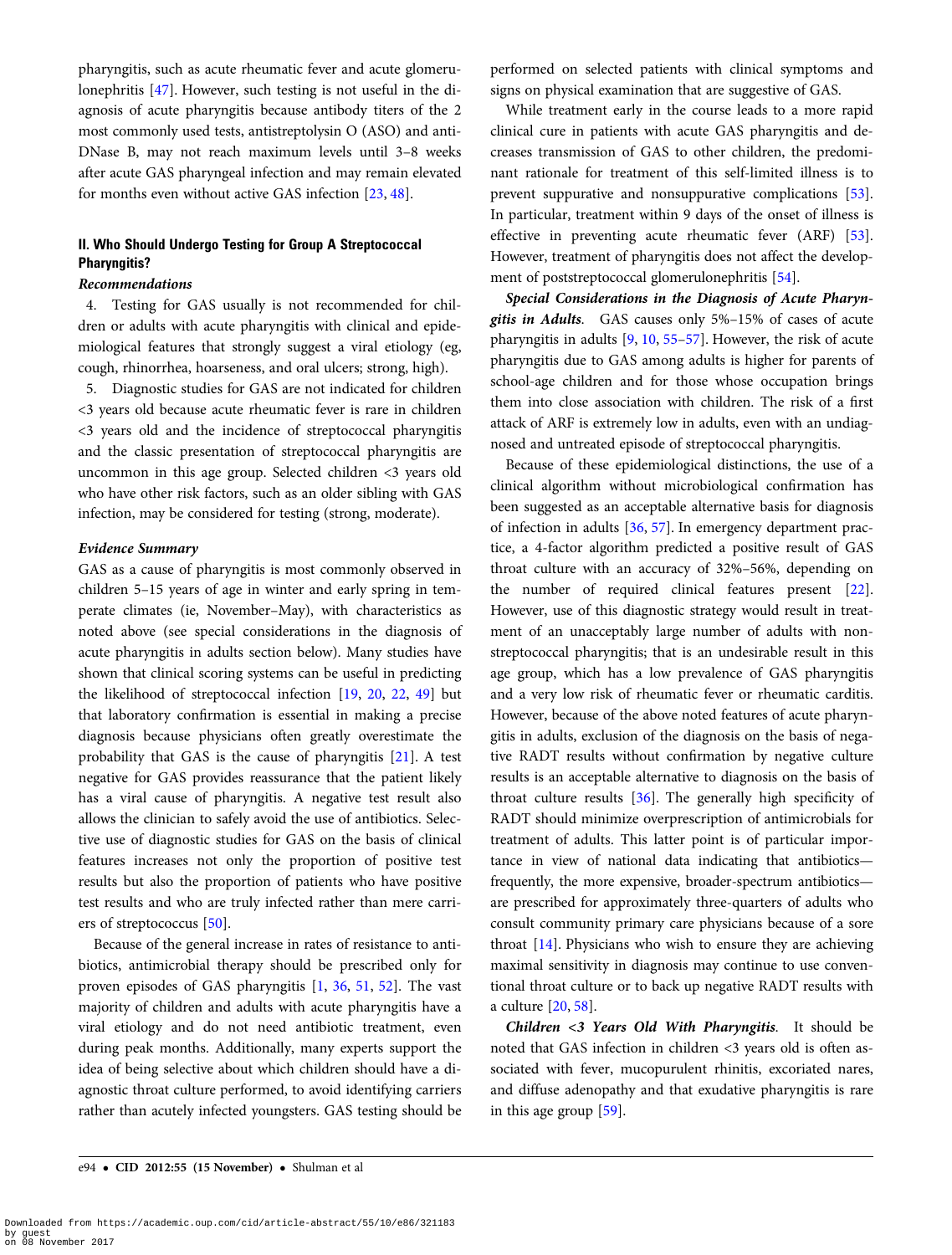A recent meta-analysis estimated higher prevalence rates of GAS pharyngitis among school-age children (37%) compared to children  $\leq$  years. (24%) [[60](#page-14-0)-[63\]](#page-14-0), providing support for routine diagnostic tests in this age group. However, the prevalence of GAS pharyngitis is significantly lower for children <3 years of age, ranging from 10% to 14%, and if a corresponding rise in ASO is required, the prevalence can be as low as 0%– 6% [[61](#page-14-0), [62\]](#page-14-0). Thus, diagnostic testing for GAS pharyngitis is not routinely indicated in children <3 years of age.

One of the main indications for prompt testing and treatment of GAS pharyngitis is the prevention of ARF. Reports of ARF in children <3 years of age are very rare [\[17](#page-13-0), [64](#page-15-0)–[68](#page-15-0)]. Of 541 new cases of ARF reported from Salt Lake City, Utah, only 5% involved individuals <5 years of age. For those patients, the median age was  $4$  years  $[64]$  $[64]$ . In countries where ARF is more common than in the United States, the rate among young children is also low [\[66,](#page-15-0) [68](#page-15-0), [69\]](#page-15-0). This is thought to be because it may take repeated exposures to GAS or priming of the immune system before there is an immune response to streptococcal pharyngitis that can lead to rheumatic fever [\[70](#page-15-0)]. The low prevalence of GAS pharyngitis and the low risk of developing ARF in children <3 years of age limits the usefulness of diagnostic testing in this age group.

However, if a child is <3 years of age and there is household contact with a school-aged sibling with documented streptococcal pharyngitis, then it is reasonable to consider testing the child if the child is symptomatic. Previous family studies demonstrate a high rate of secondary streptococcal infections among household contacts. The likelihood of the spread of infection in a family is as high as 25% if the index subject has symptomatic pharyngitis [\[11](#page-13-0), [71](#page-15-0)], and studies demonstrate that up to one-third of persons in a semiclosed community developed symptomatic pharyngitis during an outbreak [\[72](#page-15-0)–[74\]](#page-15-0). Therefore, if a child is in day care or another setting with a high rate of cases of GAS infections, then it is reasonable to test symptomatic children and treat them if they are found to be positive for GAS.

#### Recommendations

6. Follow-up posttreatment throat cultures or RADT are not recommended routinely, but may be considered in special circumstances (strong, high).

7. Diagnostic testing or empiric treatment of asymptomatic household contacts of patients with acute streptococcal pharyngitis is not routinely recommended (strong, moderate).

#### Evidence Summary

When a patient is prescribed an antibiotic for treatment of streptococcal pharyngitis, a clinical response is usually achieved within 24–48 hours of therapy. It is important to note that streptococcal pharyngitis is usually a self-limited disease. Even without treatment, fever and symptoms commonly resolve within a few days of the onset of illness [[75](#page-15-0)–[80](#page-15-0)]. The persistence of symptoms beyond that period suggests either the development of a suppurative complication or that the child may be a chronic carrier of GAS (rather than acutely infected) with an intercurrent community-acquired viral pharyngitis (see question V about streptococcal carriers). Therefore, follow-up cultures are not routinely recommended. Follow-up testing after a course of treatment with an appropriate antibiotic should be reserved for those patients who are at particularly high risk of ARF or who have recurrence of classic symptoms compatible with GAS pharyngitis, as described previously.

Despite the universal susceptibility of GAS to penicillin, 7%–37% of children treated with an appropriate antibiotic for apparent streptococcal pharyngitis have a throat culture positive for GAS at the end of therapy [[81](#page-15-0)–[83\]](#page-15-0). These children are considered bacteriologic failures. Under most circumstances, these children are actually streptococcal carriers, and further antimicrobial therapy is not indicated (see question V about streptococcal carriers).

#### Asymptomatic Household Contacts

Asymptomatic carriage of GAS has been frequently noted among household contacts of patients with GAS pharyngitis [\[71](#page-15-0)–[74\]](#page-15-0). Up to one-third of households include individual(s) who will develop symptomatic GAS pharyngitis that warrants diagnostic testing and treatment [\[11\]](#page-13-0). In studies examining the role of antibiotic prophylaxis of household contacts of patients with GAS pharyngitis, penicillin prophylaxis has not been shown to reduce the incidence of subsequent GAS pharyngitis [\[72](#page-15-0), [84,](#page-15-0) [85](#page-15-0)], although a small, statistically significant effect on secondary illness has been shown for cephalosporin prophylaxis [\[84](#page-15-0)]. Antibiotic use has been associated with adverse side effects such as rash, diarrhea, and, rarely, anaphylaxis, and unnecessary use of broadspectrum antibiotics leads to concerns about the potential spread of antibiotic-resistant organisms in the population. Given the self-limited nature of GAS pharyngitis, high frequency of GAS throat carriage, limited efficacy of antibiotic prophylaxis, and potential concerns about the direct and indirect risks associated with antibiotic use, routine testing or treatment of asymptomatic household contacts of patients with GAS pharyngitis is not warranted.

# RECOMMENDATIONS FOR THE MANAGEMENT OF PATIENTS WITH GAS PHARYNGITIS

# III. What Are the Treatment Recommendations for Patients Diagnosed With GAS Pharyngitis?

# Recommendations

8. Patients with acute GAS pharyngitis should be treated with an appropriate antibiotic at an appropriate dose for a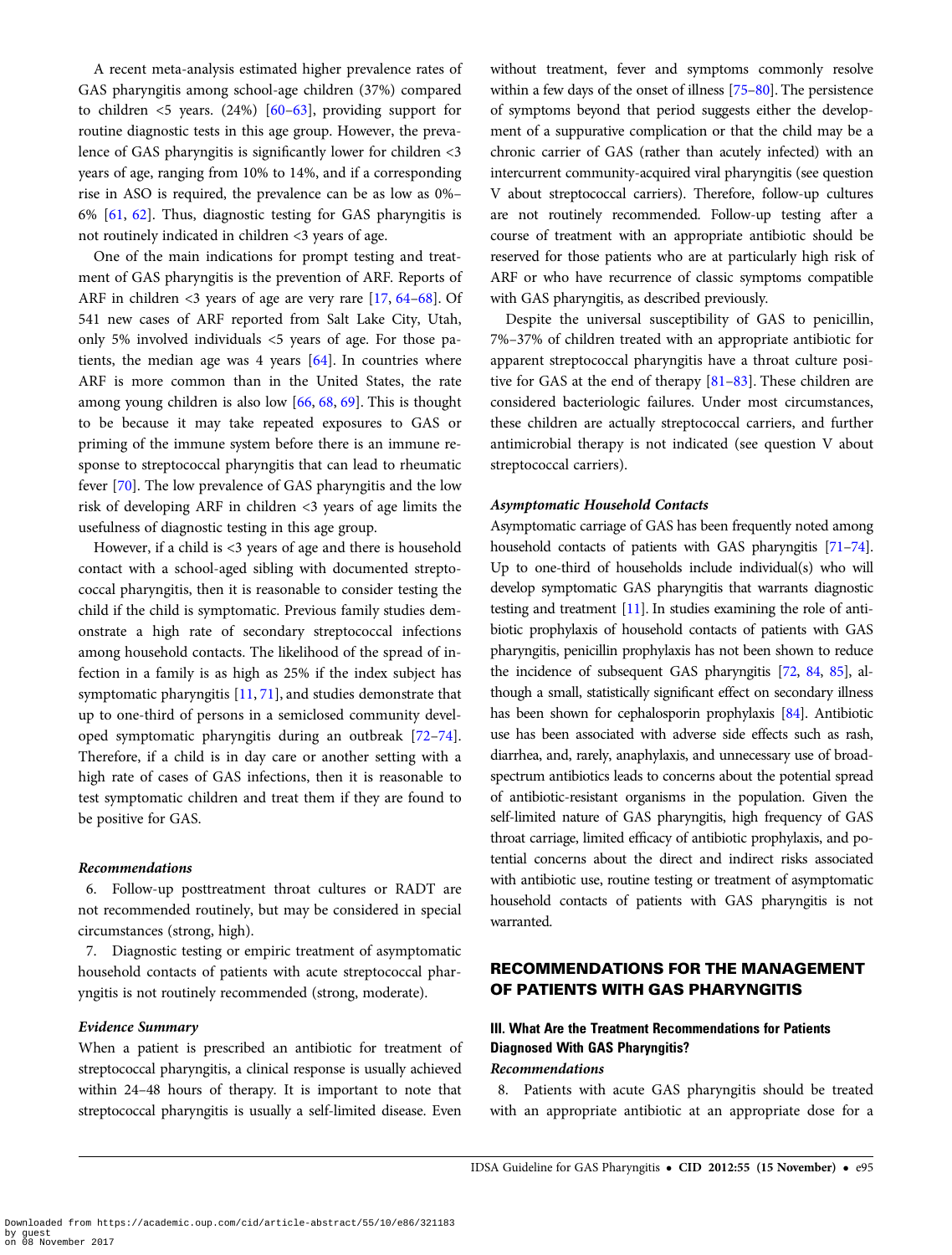duration likely to eradicate the organism from the pharynx (usually 10 days). Based on their narrow spectrum of activity, infrequency of adverse reactions, and modest cost, penicillin or amoxicillin is the recommended drug of choice for those non-allergic to these agents (strong, high).

9. Treatment of GAS pharyngitis in penicillin-allergic individuals may include a first generation cephalosporin (for those not anaphylactically sensitive) for 10 days, clindamycin or clarithromycin for 10 days, or azithromycin for 5 days (strong, moderate).

## Evidence Summary

When selecting an antimicrobial for treatment of GAS pharyngitis, important issues to consider include efficacy, safety, antimicrobial spectrum (narrow vs broad), dosing schedule, compliance with therapy (ie, adherence), and cost. These factors influence the cost-effectiveness of antimicrobial therapy.

A number of antibiotics have been shown to be effective in treating GAS pharyngitis (Table [2](#page-3-0)). These include penicillin and its congeners (eg, ampicillin and amoxicillin), as well as numerous cephalosporins, macrolides, and clindamycin. Penicillin, however, remains the treatment of choice because of its proven efficacy and safety, its narrow spectrum, and its low cost [\[51,](#page-14-0) [52,](#page-14-0) [86](#page-15-0), [87\]](#page-15-0). Penicillin-resistant GAS has never been documented. Amoxicillin is often used in place of penicillin V as oral therapy for young children; the efficacy appears to be equal. This choice is primarily related to acceptance of the taste of the suspension.

In comparative clinical trials, once-daily amoxicillin (50 mg/kg, to a maximum of 1000 mg) for 10 days has been shown to be effective for GAS pharyngitis [[88](#page-15-0)–[92\]](#page-15-0). This somewhat broader-spectrum agent has the advantage of once-daily dosing, which may enhance adherence, and is relatively inexpensive and palatable.

Most oral antibiotics must be administered for the conventional 10 days to achieve maximal rates of pharyngeal eradication of GAS. Currently, the US Food and Drug Administration has approved cefdinir [\[93,](#page-15-0) [94\]](#page-15-0), cefpodoxime [\[95](#page-15-0), [96](#page-15-0)], and azithromycin [\[97](#page-15-0)] for a 5-day course of therapy for GAS pharyngitis. However, many studies of short-course cephalosporin therapy lack strict entry criteria, include no assessment of compliance with therapy, and do not include serotypic or genotypic differentiation between infections for which treatment failed and newly acquired infections. In addition, the spectra of these antibiotics are much broader than the spectrum of penicillin, and, even when the antibiotics are administered for short courses, they are more expensive [\[89\]](#page-15-0). Therefore, use of these shorter courses of oral cephalosporins cannot be endorsed at this time [[51,](#page-14-0) [89\]](#page-15-0).

Antimicrobials for GAS pharyngitis may be given either orally or parenterally. Intramuscular benzathine penicillin G

therapy is preferred for patients deemed unlikely to complete a full 10-day course of oral therapy.

Certain antimicrobials are not recommended for treatment of GAS pharyngitis. Tetracyclines should not be used because of the high prevalence of resistant strains. Sulfonamides and trimethoprim-sulfamethoxazole should not be used because they do not eradicate GAS from patients with acute pharyngitis [[98,](#page-15-0) [99](#page-15-0)]. Older fluoroquinolones (eg, ciprofloxacin) have limited activity against GAS pharyngitis and should not be used to treat GAS pharyngitis [\[99](#page-15-0)]. Newer fluoroquinolones (eg, levofloxacin and moxifloxacin) are active in vitro against GAS, but they are expensive and have an unnecessarily broad spectrum of activity and are therefore not recommended for routine treatment of GAS pharyngitis [[100](#page-15-0)].

A 10-day course of an oral cephalosporin is recommended for most penicillin-allergic individuals (Table [2](#page-3-0)). Narrow-spectrum cephalosporins, such as cefadroxil or cephalexin, are much preferred to broad-spectrum cephalosporins, such as cefaclor, cefuroxime, cefixime, cefdinir, and cefpodoxime. Most oral broad-spectrum cephalosporins are considerably more expensive than penicillin or amoxicillin, and the former agents are more likely to select for antibiotic-resistant flora [\[101,](#page-15-0) [102\]](#page-15-0). Some penicillin-allergic persons (up to 10%) are also allergic to cephalosporins, and these agents should not be used in patients with immediate (anaphylactic-type) hypersensitivity to penicillin [\[103\]](#page-15-0).

Clindamycin resistance among GAS isolates in the United States is approximately 1%, and this is a reasonable agent for treating penicillin-allergic patients [[104](#page-15-0)].

An oral macrolide (erythromycin or clarithromycin) or azalide (azithromycin at a dose of 12 mg/kg/day, up to a maximum of 500 mg) is also reasonable for patients allergic to penicillin. Ten days of therapy is indicated for all but azithromycin, which is given for 5 days. Erythromycin is associated with substantially higher rates of gastrointestinal side effects than the other agents. Strains of GAS resistant to these agents have been highly prevalent in some areas of the world and have resulted in treatment failures [[105](#page-15-0)]. In recent years, macrolide resistance rates among pharyngeal isolates in most areas of the United States have been around 5%–8% [[104](#page-15-0)]. One study suggests that 10 days of clarithromycin may be more effective in eradicating GAS pharyngitis than 5 days of azithromycin [[82\]](#page-15-0).

#### USE OF ADJUNCTIVE THERAPEUTICS FOR STREP THROAT

# IV. Should Adjunctive Therapy With NSAIDs, Acetaminophen, Aspirin, or Corticosteroids Be Given to Patients Diagnosed With GAS Pharyngitis?

# Recommendation

10. Adjunctive therapy is often useful in the management of GAS pharyngitis.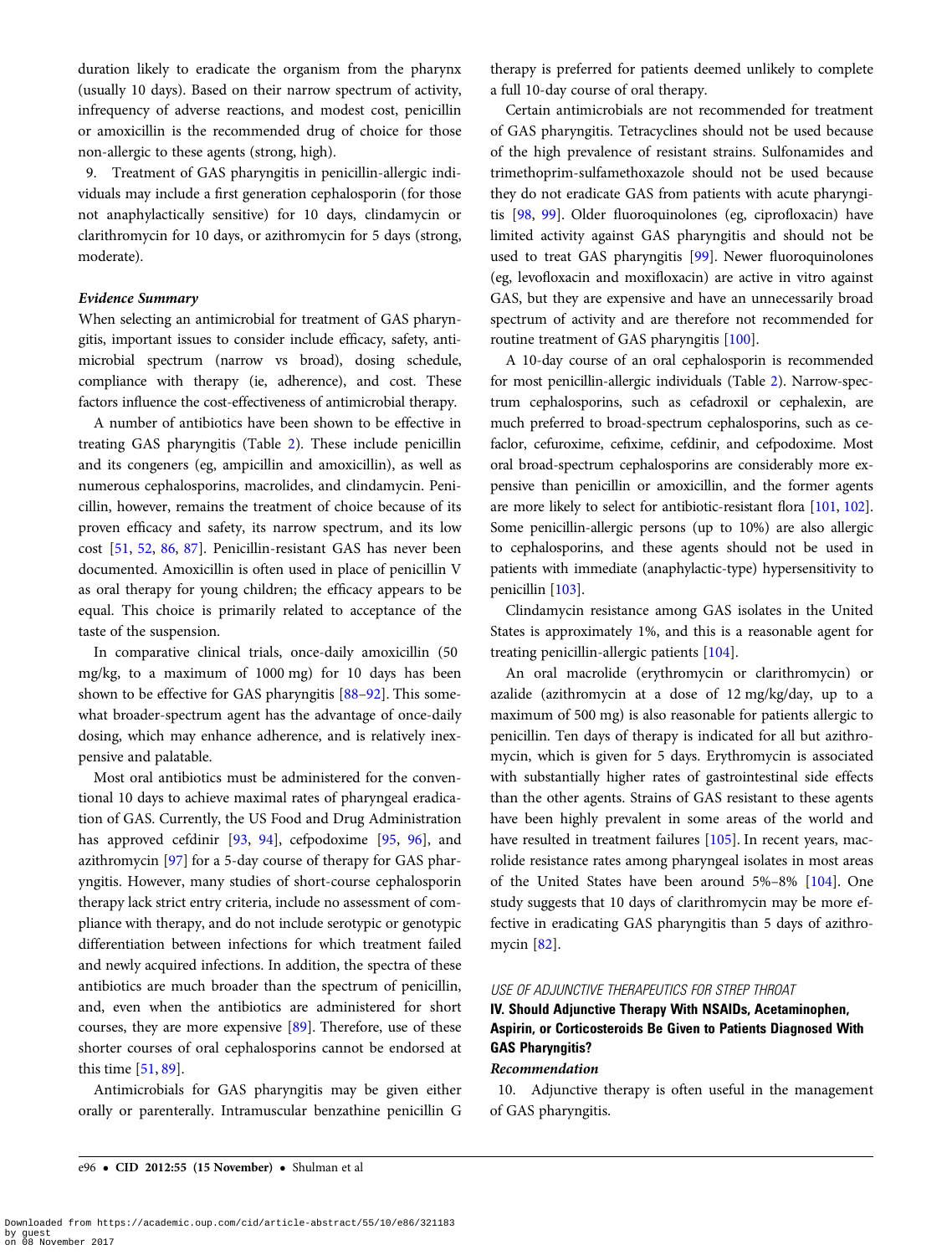(i) If warranted, use of an analgesic/antipyretic agent such as acetaminophen or an NSAID for treatment of moderate to severe symptoms or control of high fever associated with GAS pharyngitis should be considered as an adjunct to an appropriate antibiotic (strong, high).

(ii) Aspirin should be avoided in children (strong, moderate).

(iii) Adjunctive therapy with a corticosteroid is not recommended (weak, moderate).

# Evidence Summary

Multiple studies, including randomized, double-blind, and placebo-controlled studies, support the benefits of NSAIDs such as ibuprofen in reducing fever and pain relative to placebo among both children and adults with pharyngitis. No significant adverse events were noted. In other randomized, doubleblind, and placebo-controlled studies, significantly greater pain relief with use of acetaminophen compared with placebo has been documented among both children and adults, although improvement in symptoms was not always equivalent to that obtained through use of ibuprofen [\[106](#page-15-0)–[109\]](#page-16-0).

Although aspirin has also been shown to reduce pain in adults with upper respiratory tract infection, we recommend against the use of aspirin for pain relief of pharyngitis in children because of the risk of Reye syndrome.

Results from randomized, double-blind, placebo-controlled studies demonstrate that corticosteroids decrease the duration and severity of signs and symptoms in GAS pharyngitis in adults and children, although the actual decrease in pain duration is minimal (approximately 5 hours) [\[110](#page-16-0), [111](#page-16-0)]. It is difficult to compare the magnitude of the effect across the various studies because of differences in the agent selected, route, and dosage used; method of assessing pain; time of follow-up; and limitations of follow-up by telephone [\[112](#page-16-0)]. The effect of concomitant administration of NSAIDs and acetaminophen in these patients is unclear. Although adverse effects of the therapy were not evident in the published data, long-term follow-up had not been done. Given the efficacy of antimicrobials, the self-limited nature of GAS pharyngitis, the efficacy of systemic and some topical analgesics in decreasing the acute symptoms of GAS pharyngitis, and the potential of adverse effects of systemic steroids, we do not recommend use of corticosteroids in therapy of this illness.

A variety of topical agents have been marketed for therapy of acute pharyngitis. These include rinses, sprays, and lozenges. Several contain topical anesthetics, such as ambroxol, lidocaine, and benzocaine, that may give temporary symptomatic relief. Lozenges may be effective but represent a choking hazard for young children [[109\]](#page-16-0). Topical agents for pharyngitis in both children and adults have recently been reviewed [[113](#page-16-0)]. A remedy commonly used in patients old enough to gargle warm salt water rinses—has not been studied in detail.

# V. Is the Patient With Frequent Recurrent Episodes of Apparent GAS Pharyngitis Likely to Be a Chronic Pharyngeal Carrier of GAS?

#### Recommendations

11. We recommend that clinicians caring for patients with recurrent episodes of pharyngitis associated with laboratory evidence of GAS consider that they may be experiencing >1 episode of bona fide streptococcal pharyngitis at close intervals, but they should also be alert to the possibility that the patient may actually be a chronic pharyngeal GAS carrier who is experiencing repeated viral infections (strong, moderate).

12. We recommend that GAS carriers do not ordinarily justify efforts to identify them nor do they generally require antimicrobial therapy because GAS carriers are unlikely to spread GAS pharyngitis to their close contacts and are at little or no risk for developing suppurative or nonsuppurative complications (eg, acute rheumatic fever; strong, moderate).

13. We do not recommend tonsillectomy solely to reduce the frequency of GAS pharyngitis (strong, high).

#### Evidence Summary

Because routine posttherapy retesting is no longer advised for patients with acute GAS pharyngitis, only those with recurrent signs and symptoms of acute pharyngitis within weeks or months of completing therapy for an acute pharyngitis are likely to seek reassessment. If such symptomatic patients again have positive culture and/or RADT results, there are several possible explanations: noncompliance with the prescribed antibiotics; a new GAS pharyngeal infection acquired from family contacts, classroom contacts, or other community contacts; or chronic GAS carriage with intercurrent viral infections [\[114](#page-16-0)–[116](#page-16-0)]. A second episode of pharyngitis caused by the original infecting strain of GAS cannot be ruled out but is less common [[114\]](#page-16-0).

Chronic pharyngeal carriers have GAS present in the pharynx but have no evidence of an active immunologic response to the organism, such as rising anti-streptococcal antibody titers [\[48,](#page-14-0) [116](#page-16-0)]. During the winter and spring in temperate climates, as many as 20% of asymptomatic schoolage children may be GAS carriers. They may be colonized by GAS pharyngitis for  $\geq$ 6 months and during that time may experience episodes of intercurrent viral pharyngitis [\[115,](#page-16-0) [117\]](#page-16-0). Testing of such patients often demonstrates evidence of GAS in the pharynx, and thus they may mimic patients with acute streptococcal pharyngitis. Individuals who are identified as chronic pharyngeal GAS carriers do not ordinarily require further antimicrobial therapy. Carriers appear to be unlikely to spread the organism to their close contacts and are thought to be at very low risk, if any, for developing suppurative or invasive complications or nonsuppurative complications (eg,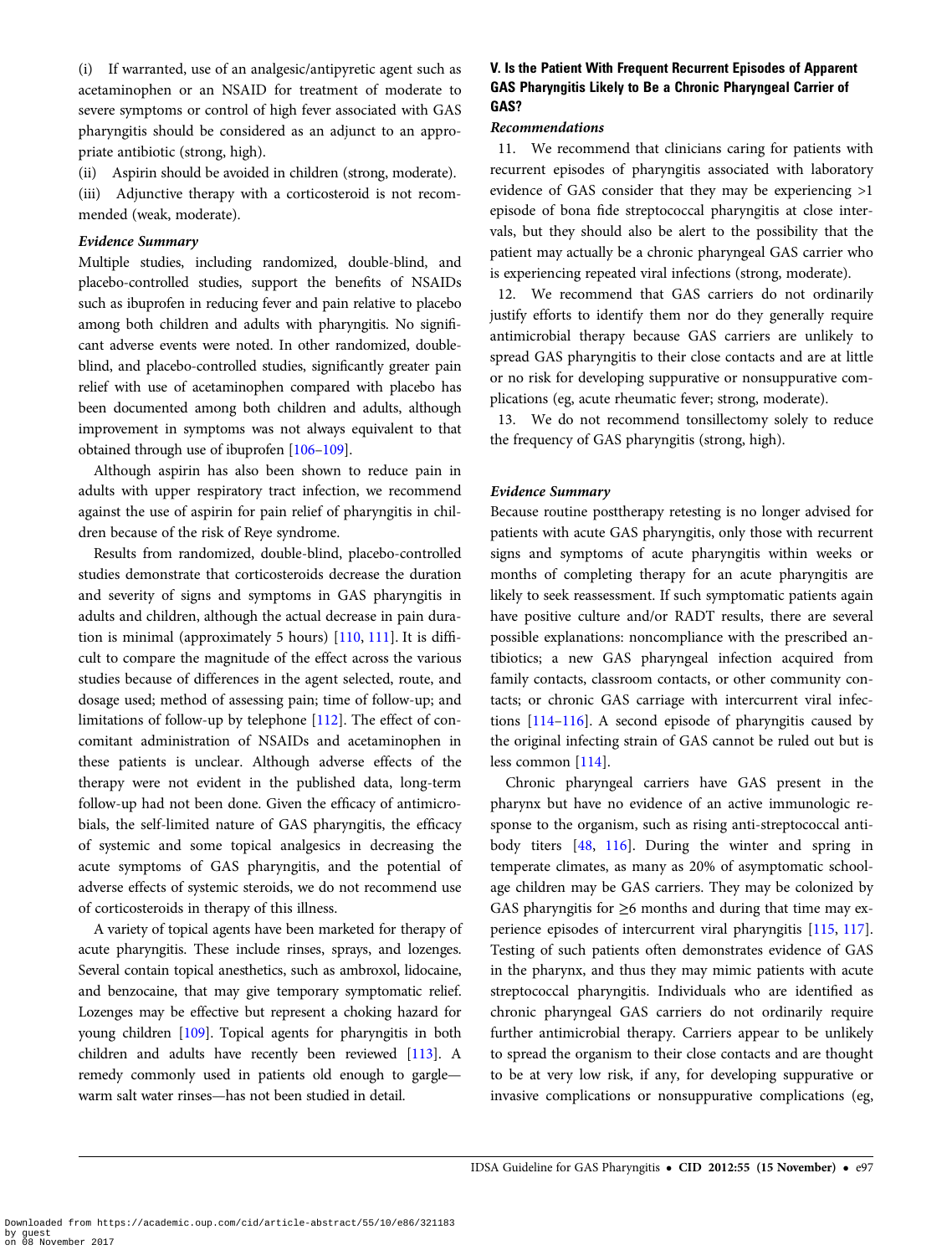<span id="page-12-0"></span>

|  | Table 5. Treatment Regimens for Chronic Carriers of Group A Streptococci |  |  |  |  |
|--|--------------------------------------------------------------------------|--|--|--|--|
|--|--------------------------------------------------------------------------|--|--|--|--|

| Route, Drug                                                                | Dose or Dosage                                                                                                                                                                    | Duration or Quantity                                   | Recommendation<br>Strength, Quality <sup>a</sup> | Reference |
|----------------------------------------------------------------------------|-----------------------------------------------------------------------------------------------------------------------------------------------------------------------------------|--------------------------------------------------------|--------------------------------------------------|-----------|
| Oral                                                                       |                                                                                                                                                                                   |                                                        |                                                  |           |
| Clindamycin                                                                | 20–30 mg/kg/d in 3 doses (max = $300$ mg/dose)                                                                                                                                    | 10d                                                    | Strong, high                                     | [119]     |
| Penicillin and rifampin                                                    | Penicillin V: 50 mg/kg/d in 4 doses $\times$ 10 d<br>$(max = 2000 \text{ mg/d})$ ; rifampin: 20 mg/kg/d<br>in 1 dose $\times$ last 4 d of treatment<br>$(max = 600 \text{ mg/d})$ | 10d                                                    | Strong, high                                     | [118]     |
| Amoxicillin-clavulanic acid                                                | 40 mg amoxicillin/kg/d in 3 doses (max = $2000$<br>mg amoxicillin/d)                                                                                                              | 10d                                                    | Strong, moderate                                 | [120]     |
| Intramuscular and oral                                                     |                                                                                                                                                                                   |                                                        |                                                  |           |
| Benzathine penicillin G<br>(intramuscular) plus rifampin<br>(oral)         | Benzathine penicillin G: 600 000 U for <27 kg<br>and 1 200 000 U for ≥27 kg; rifampin: 20 mg/<br>$kq/d$ in 2 doses (max = 600 mg/d)                                               | Benzathine penicillin<br>$G: 1$ dose:<br>rifampin: 4 d | Strong, high                                     | [81]      |
| Abbreviation: Max, maximum.<br><sup>a</sup> See Table 1 for a description. |                                                                                                                                                                                   |                                                        |                                                  |           |

acute rheumatic fever) [[48,](#page-14-0) [114](#page-16-0), [116\]](#page-16-0). Additionally, it is much more difficult to eradicate GAS pharyngitis from the throats of carriers than from patients with bona fide acute streptococcal infections [\[81](#page-15-0), [116](#page-16-0), [117\]](#page-16-0). This is particularly true for penicillin or amoxicillin therapy and may also be true for some other antimicrobials [[114,](#page-16-0) [116](#page-16-0), [117](#page-16-0)]. Clinical and epidemiological evidence suggests that, in published studies showing penicillin or amoxicillin to have relatively high failure rates for eradicating GAS pharyngitis, the patient population was likely "contaminated" with chronic carriers [\[114,](#page-16-0) [117\]](#page-16-0).

Antimicrobial therapy is not indicated for the large majority of chronic streptococcal carriers. However, there are special situations in which eradication of carriage may be desirable, including the following: (1) during a community outbreak of acute rheumatic fever, acute poststreptococcal glomerulonephritis, or invasive GAS infection; (2) during an outbreak of GAS pharyngitis in a closed or partially closed community; (3) in the presence of a family or personal history of acute rheumatic fever; (4) in a family with excessive anxiety about GAS infections; or (5) when tonsillectomy is being considered only because of carriage. A number of antimicrobial schedules have been demonstrated to be substantially more effective than penicillin or amoxicillin in eliminating chronic streptococcal carriage (Table 5).

In routine practice, it is often difficult to differentiate a GAS carrier with an intercurrent viral infection from a patient with acute streptococcal pharyngitis. Helpful clues include patient age, season, local epidemiological characteristics (eg, the local prevalence of influenza and/or enteroviral illnesses), and the precise nature of the presenting signs and symptoms (Table [4](#page-5-0)).

In many instances, however, the clinician may not be able to distinguish persistent carriage from acute infection and will elect to administer another course of antimicrobials. For a

single episode of pharyngitis associated with laboratory confirmation of GAS that occurs shortly after completion of a course of appropriate antimicrobial therapy, treatment with any of the agents listed in Table [2](#page-3-0) is appropriate. Since patient adherence to oral antimicrobial therapy often is an issue, intramuscular benzathine penicillin G should be considered. For these individual second episodes, it is not necessary to obtain additional throat swab specimens for culture after the second course of therapy unless the patient remains or becomes symptomatic or unless one of the special circumstances noted above is present.

An even more challenging clinical circumstance is the person (usually a school-aged child or adolescent) who, within a period of months to years, experiences multiple episodes of acute pharyngitis for which culture and/or RADT results identify GAS. It is likely that most of these patients are chronic streptococcal carriers who are experiencing repeated viral infections. For patients with frequent discrete episodes, information regarding the precise nature of the presenting signs and symptoms (Table [4](#page-5-0)), the clinical response to antibiotic therapy, and the presence or absence of GAS pharyngitis in cultures of throat swabs obtained during asymptomatic intervals is helpful in distinguishing persistent carriage from recurrent episodes of acute GAS pharyngitis. Serotyping or genotyping of streptococcal isolates recovered from specimens obtained during distinct episodes from an individual patient may also assist in arriving at this determination because a carrier has persistence of the same strain of GAS over time. Unfortunately, such studies are available only from specialized research laboratories and are unlikely to be available within a practical time frame. There have been no definitive controlled studies of treatment of multiple repeated symptomatic episodes of culture-positive acute pharyngitis in the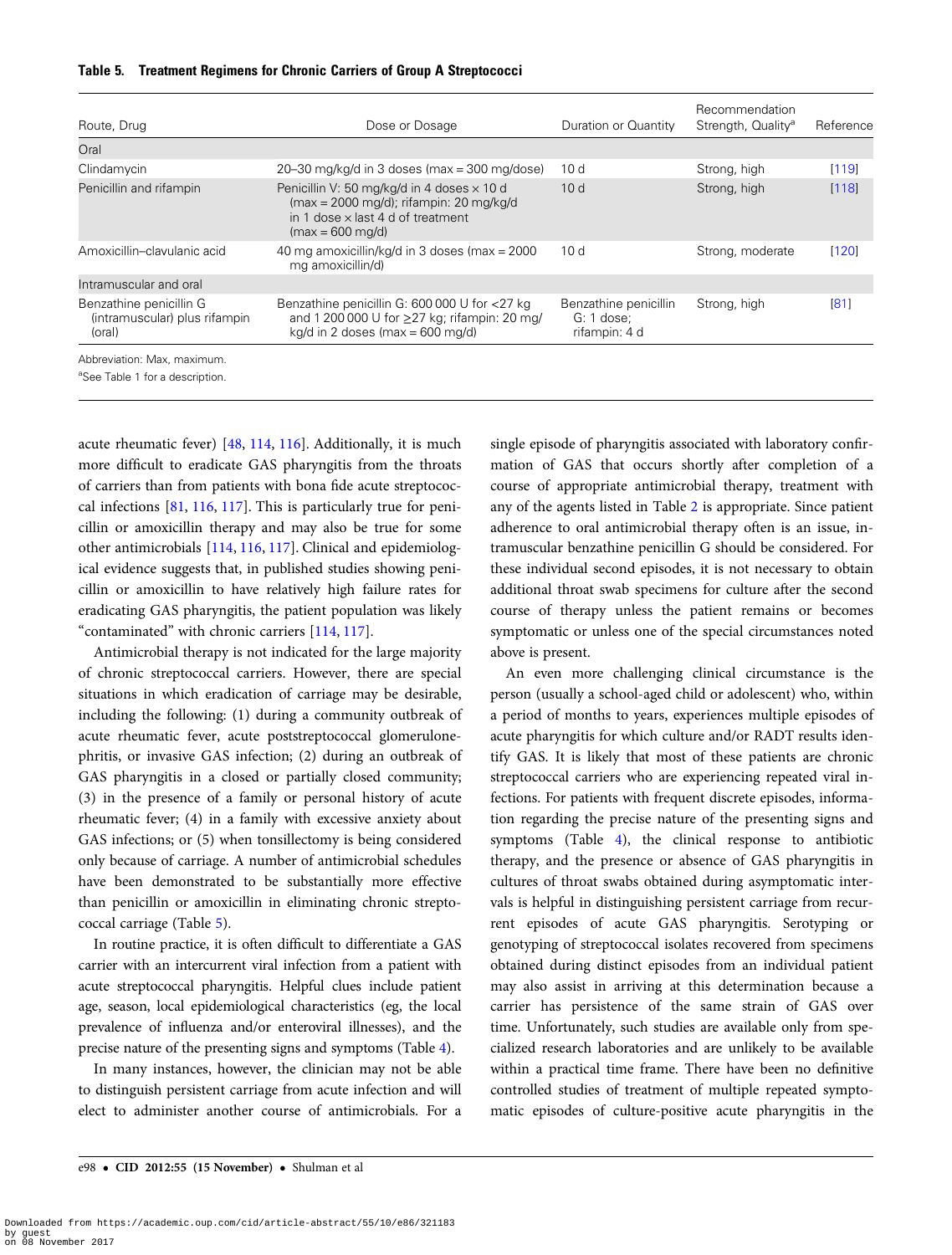<span id="page-13-0"></span>same person. However, the regimens listed in Table [5](#page-12-0) have been reported to result in low rates of bacteriologic failure [[81,](#page-15-0) [118](#page-16-0)–[120](#page-16-0)]. Continuous antimicrobial prophylaxis is not recommended except to prevent recurrent ARF in patients who have experienced a previous episode of rheumatic fever.

If a physician suspects that "ping-pong" spread of infections is the explanation for multiple recurrent episodes of infections within a family, it may be helpful to obtain throat swabs from all family contacts simultaneously and to treat those for whom culture or RADT results are positive. There is no credible evidence that family pets are reservoirs for GAS pharyngitis or that they contribute to familial spread.

Tonsillectomy may be considered in the rare patient whose symptomatic episodes do not diminish in frequency over time and for whom no alternative explanation for recurrent GAS pharyngitis is evident. However, tonsillectomy has been demonstrated to be beneficial only for a relatively small group of these patients, and any benefit can be expected to be relatively short-lived [[121](#page-16-0)–[124](#page-16-0)].

# FUTURE RESEARCH

Future research should focus on the following: (1) improved rapid methods for diagnosis of acute GAS pharyngitis and for distinguishing acute infection from chronic pharyngeal carriage, (2) development of simpler or shorter therapeutic regimens for acute GAS pharyngitis, and (3) development of an affordable, safe, and effective GAS vaccine against the broad spectrum of GAS organisms.

#### Supplementary Data

Supplementary materials are available at Clinical Infectious Diseases online (http://www.oxfordjournals.org/our\_journals/cid/). Supplementary materials consist of data provided by the author that are published to benefit the reader. The posted materials are not copyedited. The contents of all supplementary data are the sole responsibility of the authors. Questions or messages regarding errors should be addressed to the author.

#### **Notes**

Acknowledgments. The Panel thanks Drs Robert Baltimore, Georges Peter, and Michael Wessels, for their thoughtful reviews of the guideline; and Jennifer Padberg and Vita Washington, for their overall guidance in all aspects of the development of the guideline.

Disclaimer. It is important to realize that guidelines cannot always account for individual variation among patients. They are not intended to supplant physician judgment with respect to particular patients or special clinical situations. IDSA considers adherence to these guidelines to be voluntary, with the ultimate determination regarding their application to be made by the physician in the light of each patient's individual circumstances.

Financial support. This work was supported by the Infectious Diseases Society of America (IDSA).

Potential conflicts of Interest. The following list is a reflection of what has been reported to the IDSA. To provide thorough transparency, the IDSA requires full disclosure of all relationships, regardless of relevancy to the guideline topic. The reader of these guidelines should be mindful of this when the list of disclosures is reviewed. S. S. has served as a consultant to Novartis Vaccines and Merck Vaccines and received research support from Quidel. A. B. has served as a consultant for SPD Development, Cornerstone BioPharma, and Rib-X Pharmaceuticals. All other authors report no potential conflicts.

All authors have submitted the ICMJE Form for Disclosure of Potential Conflicts of Interest. Conflicts that the editors consider relevant to the content of the manuscript have been disclosed.

#### **References**

- 1. Bisno AL, Gerber MA, Gwaltney JM Jr, Kaplan EL, Schwartz RH. Practice guidelines for the diagnosis and management of group a streptococcal pharyngitis. Infectious Diseases Society of America. Clin Infect Dis 2002; 35:113–25.
- 2. Guyatt GH, Oxman AD, Vist GE, et al. GRADE: an emerging consensus on rating quality of evidence and strength of recommendations. BMJ 2008; 336:924–6.
- 3. Guyatt GH, Oxman AD, Kunz R, et al. Going from evidence to recommendations. BMJ 2008; 336:1049–51.
- 4. Guyatt GH, Oxman AD, Kunz R, Vist GE, Falck-Ytter Y, Schunemann HJ. What is "quality of evidence" and why is it important to clinicians? BMJ 2008; 336:995–8.
- 5. Jaeschke R, Guyatt GH, Dellinger P, et al. Use of GRADE grid to reach decisions on clinical practice guidelines when consensus is elusive. BMJ 2008; 337:a744.
- 6. Schunemann HJ, Oxman AD, Brozek J, et al. Grading quality of evidence and strength of recommendations for diagnostic tests and strategies. BMJ 2008; 336:1106–10.
- 7. Kish MA. Guide to development of practice guidelines. Clin Infect Dis 2001; 32:851–4.
- 8. Chow AW, Benninger MS, Brook I, et al. IDSA clinical practice guideline for acute bacterial rhinosinusitis in children and adults. Clin Infect Dis 2012; 54:e72–112.
- 9. Bisno AL. Acute pharyngitis: etiology and diagnosis. Pediatrics 1996; 97:949–54.
- 10. Ebell MH, Smith MA, Barry HC, Ives K, Carey M. The rational clinical examination. Does this patient have strep throat? JAMA 2000; 284:2912–8.
- 11. Lindbaek M, Francis N, Cannings-John R, Butler CC, Hjortdahl P. Clinical course of suspected viral sore throat in young adults: cohort study. Scand J Prim Health Care 2006; 24:93–7.
- 12. Wannamaker LW. Perplexity and precision in the diagnosis of streptococcal pharyngitis. Am J Dis Child 1972; 124:352–8.
- 13. Linder JA, Bates DW, Lee GM, Finkelstein JA. Antibiotic treatment of children with sore throat. JAMA 2005; 294:2315–22.
- 14. Linder JA, Chan JC, Bates DW. Evaluation and treatment of pharyngitis in primary care practice: the difference between guidelines is largely academic. Arch Intern Med 2006; 166:1374–9.
- 15. McCaig LF, Besser RE, Hughes JM. Trends in antimicrobial prescribing rates for children and adolescents. JAMA 2002; 287:3096–102.
- 16. Pfoh E, Wessels MR, Goldmann D, Lee GM. Burden and economic cost of group A streptococcal pharyngitis. Pediatrics 2008; 121:229–34.
- 17. Carapetis JR, Steer AC, Mulholland EK, Weber M. The global burden of group a streptococcal diseases. Lancet Infect Dis 2005; 5:685–94.
- 18. Field MJL, Kathleen N. Institute of Medicine Committee to Advise the Public Health Service on Clinical Practice Guidelines. Clinical practice guidelines: directions for a new program. Washington, DC: National Academy Press, 1990:52–77.
- 19. Breese BB. A simple scorecard for the tentative diagnosis of streptococcal pharyngitis. Am J Dis Child 1977; 131:514–7.
- 20. McIsaac WJ, Kellner JD, Aufricht P, Vanjaka A, Low DE. Empirical validation of guidelines for the management of pharyngitis in children and adults. JAMA 2004; 291:1587–95.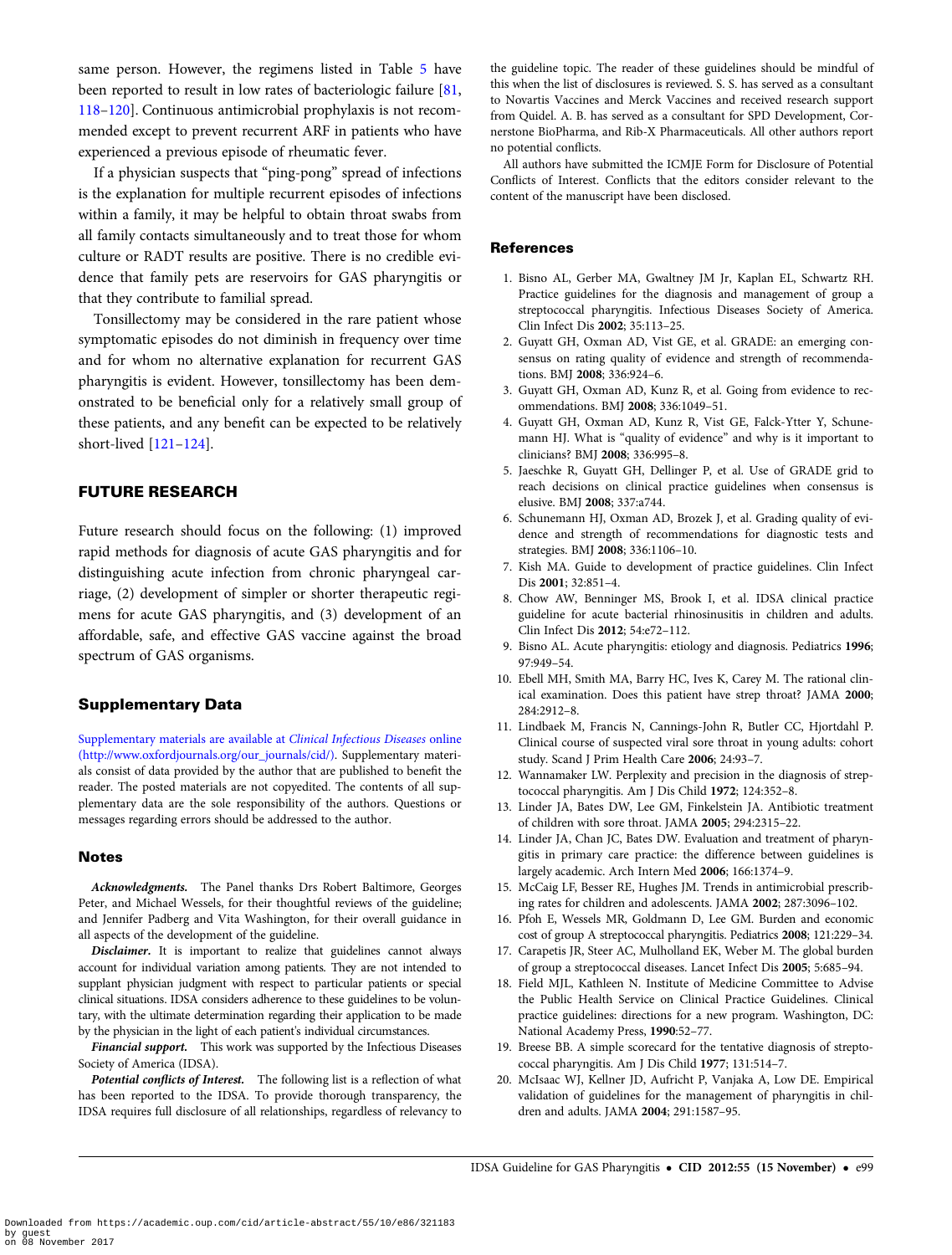- <span id="page-14-0"></span>21. Poses RM, Cebul RD, Collins M, Fager SS. The accuracy of experienced physicians' probability estimates for patients with sore throats. implications for decision making. JAMA 1985; 254:925–9.
- 22. Centor RM, Witherspoon JM, Dalton HP, Brody CE, Link K. The diagnosis of strep throat in adults in the emergency room. Med Decis Making 1981; 1:239–46.
- 23. Kaplan EL, Top FH Jr, Dudding BA, Wannamaker LW. Diagnosis of streptococcal pharyngitis: differentiation of active infection from the carrier state in the symptomatic child. J Infect Dis 1971; 123:490–501.
- 24. Hustedt JW, Vazquez M. The changing face of pediatric respiratory tract infections: how human metapneumovirus and human bocavirus fit into the overall etiology of respiratory tract infections in young children. Yale J Biol Med 2010; 83:193–200.
- 25. Mackenzie A, Fuite LA, Chan FT, et al. Incidence and pathogenicity of Arcanobacterium haemolyticum during a 2-year study in Ottawa. Clin Infect Dis 1995; 21:177–81.
- 26. Nyman M, Alugupalli KR, Stromberg S, Forsgren A. Antibody response to Arcanobacterium haemolyticum infection in humans. J Infect Dis 1997; 175:1515–8.
- 27. Cimolai N, Elford RW, Bryan L, Anand C, Berger P. Do the betahemolytic non-group A streptococci cause pharyngitis? Rev Infect Dis 1988; 10:587–601.
- 28. Turner JC, Hayden FG, Lobo MC, Ramirez CE, Murren D. Epidemiologic evidence for Lancefield group C beta-hemolytic streptococci as a cause of exudative pharyngitis in college students. J Clin Microbiol 1997; 35:1–4.
- 29. Meier FA, Centor RM, Graham L Jr, Dalton HP. Clinical and microbiological evidence for endemic pharyngitis among adults due to group C streptococci. Arch Intern Med 1990; 150:825–9.
- 30. Gerber MA, Randolph MF, Martin NJ, et al. Community-wide outbreak of group G streptococcal pharyngitis. Pediatrics 1991; 87:598–603.
- 31. Amess JA, O'Neill W, Giollariabhaigh CN, Dytrych JK. A six-month audit of the isolation of Fusobacterium necrophorum from patients with sore throat in a district general hospital. Br J Biomed Sci 2007; 64:63–5.
- 32. Jensen A, Hagelskjaer Kristensen L, Prag J. Detection of Fusobacterium necrophorum subsp. funduliforme in tonsillitis in young adults by real-time PCR. Clin Microbiol Infect 2007; 13:695–701.
- 33. Batty A, Wren MW, Gal M. Fusobacterium necrophorum as the cause of recurrent sore throat: comparison of isolates from persistent sore throat syndrome and Lemierre's disease. J Infect 2005; 51:299–306.
- 34. Centor RM, Geiger P, Waites KB. Fusobacterium necrophorum bacteremic tonsillitis: 2 cases and a review of the literature. Anaerobe 2010; 16:626–8.
- 35. Riordan T. Human infection with Fusobacterium necrophorum (Necrobacillosis), with a focus on Lemierre's syndrome. Clin Microbiol Rev 2007; 20:622–59.
- 36. Snow V, Mottur-Pilson C, Cooper RJ, Hoffman JR. Principles of appropriate antibiotic use for acute pharyngitis in adults. Ann Intern Med 2001; 134:506–8.
- 37. Gerber MA. Diagnosis of pharyngitis: methodology of throat cultures. In: Shulman ST, ed. Pharyngitis: management in an era of declining rheumatic fever. New York: Praeger, 1984:61–72.
- 38. Gerber MA. Comparison of throat cultures and rapid strep tests for diagnosis of streptococcal pharyngitis. Pediatr Infect Dis J 1989; 8:820–4.
- 39. Schwartz RH, Gerber MA, McCoy P. Effect of atmosphere of incubation on the isolation of group A streptococci from throat cultures. J Lab Clin Med 1985; 106:88–92.
- 40. Brien JH, Bass JW. Streptococcal pharyngitis: optimal site for throat culture. J Pediatr 1985; 106:781–3.
- 41. Kellogg JA. Suitability of throat culture procedures for detection of group A streptococci and as reference standards for evaluation of streptococcal antigen detection kits. J Clin Microbiol 1990; 28:165–9.
- 42. Randolph MF, Gerber MA, DeMeo KK, Wright L. Effect of antibiotic therapy on the clinical course of streptococcal pharyngitis. J Pediatr 1985; 106:870–5.
- 43. Gerber MA, Shulman ST. Rapid diagnosis of pharyngitis caused by group A streptococci. Clin Microbiol Rev 2004; 17:571–80.
- 44. Tanz RR, Gerber MA, Kabat W, Rippe J, Seshadri R, Shulman ST. Performance of a rapid antigen-detection test and throat culture in community pediatric offices: implications for management of pharyngitis. Pediatrics 2009; 123:437–44.
- 45. Johnson DR, Kaplan EL. False-positive rapid antigen detection test results: reduced specificity in the absence of group A streptococci in the upper respiratory tract. J Infect Dis 2001; 183:1135–7.
- 46. Nyquist AC, Gonzales R, Steiner JF, Sande MA. Antibiotic prescribing for children with colds, upper respiratory tract infections, and bronchitis. JAMA 1998; 279:875–7.
- 47. Shet A, Kaplan EL. Clinical use and interpretation of group a streptococcal antibody tests: a practical approach for the pediatrician or primary care physician. Pediatr Infect Dis J 2002; 21:420–6; quiz 27–30.
- 48. Johnson DR, Kurlan R, Leckman J, Kaplan EL. The human immune response to streptococcal extracellular antigens: clinical, diagnostic, and potential pathogenetic implications. Clin Infect Dis 2010; 50: 481–90.
- 49. Wald ER, Green MD, Schwartz B, Barbadora K. A streptococcal score card revisited. Pediatr Emerg Care 1998; 14:109–11.
- 50. Kaplan EL. The group A streptococcal upper respiratory tract carrier state: an enigma. J Pediatr 1980; 97:337–45.
- 51. Report of the Committee on Infectious Disease. Pickering LK, editor. 29th Edition, Group A Streptococcal Infections. Elk Grove Village, IL: American Academy of Pediatrics, 2012:668–80.
- 52. Dajani A, Taubert K, Ferrieri P, Peter G, Shulman S. Treatment of acute streptococcal pharyngitis and prevention of rheumatic fever: a statement for health professionals. Committee on Rheumatic Fever, Endocarditis, and Kawasaki Disease of the Council on Cardiovascular Disease in the Young, the American Heart Association. Pediatrics 1995; 96:758–64.
- 53. Wannamaker LW, Rammelkamp CH Jr, Denny FW, et al. Prophylaxis of acute rheumatic fever by treatment of the preceding streptococcal infection with various amounts of depot penicillin. Am J Med 1951; 10:673–95.
- 54. Rammelkamp CH Jr. Glomerulonephritis. Proc Inst Med Chic 1953; 19:371–84.
- 55. Komaroff AL, Pass TM, Aronson MD, et al. The prediction of streptococcal pharyngitis in adults. J Gen Intern Med 1986; 1:1–7.
- 56. Bisno AL. Acute pharyngitis. N Engl J Med 2001; 344:205–11.
- 57. Cooper RJ, Hoffman JR, Bartlett JG, et al. Principles of appropriate antibiotic use for acute pharyngitis in adults: background. Ann Intern Med 2001; 134:509–17.
- 58. Humair JP, Revaz SA, Bovier P, Stalder H. Management of acute pharyngitis in adults: reliability of rapid streptococcal tests and clinical findings. Arch Intern Med 2006; 166:640–4.
- 59. Boisvert PL, Darrow D, Powers GF, et al. Streptococci in children. Am J Dis Child 1942; 64:516–34.
- 60. Shaikh N, Leonard E, Martin JM. Prevalence of streptococcal pharyngitis and streptococcal carriage in children: a meta-analysis. Pediatrics 2010; 126:e557–64.
- 61. Nussinovitch M, Finkelstein Y, Amir J, Varsano I. Group A beta-hemolytic streptococcal pharyngitis in preschool children aged 3 months to 5 years. Clin Pediatr (Phila) 1999; 38:357–60.
- 62. Amir J, Shechter Y, Eilam N, Varsano I. Group A beta-hemolytic streptococcal pharyngitis in children younger than 5 years. Isr J Med Sci 1994; 30:619–22.
- 63. Rimoin AW, Hamza HS, Vince A, et al. Evaluation of the WHO clinical decision rule for streptococcal pharyngitis. Arch Dis Child 2005; 90:1066–70.

e100 • CID 2012:55 (15 November) • Shulman et al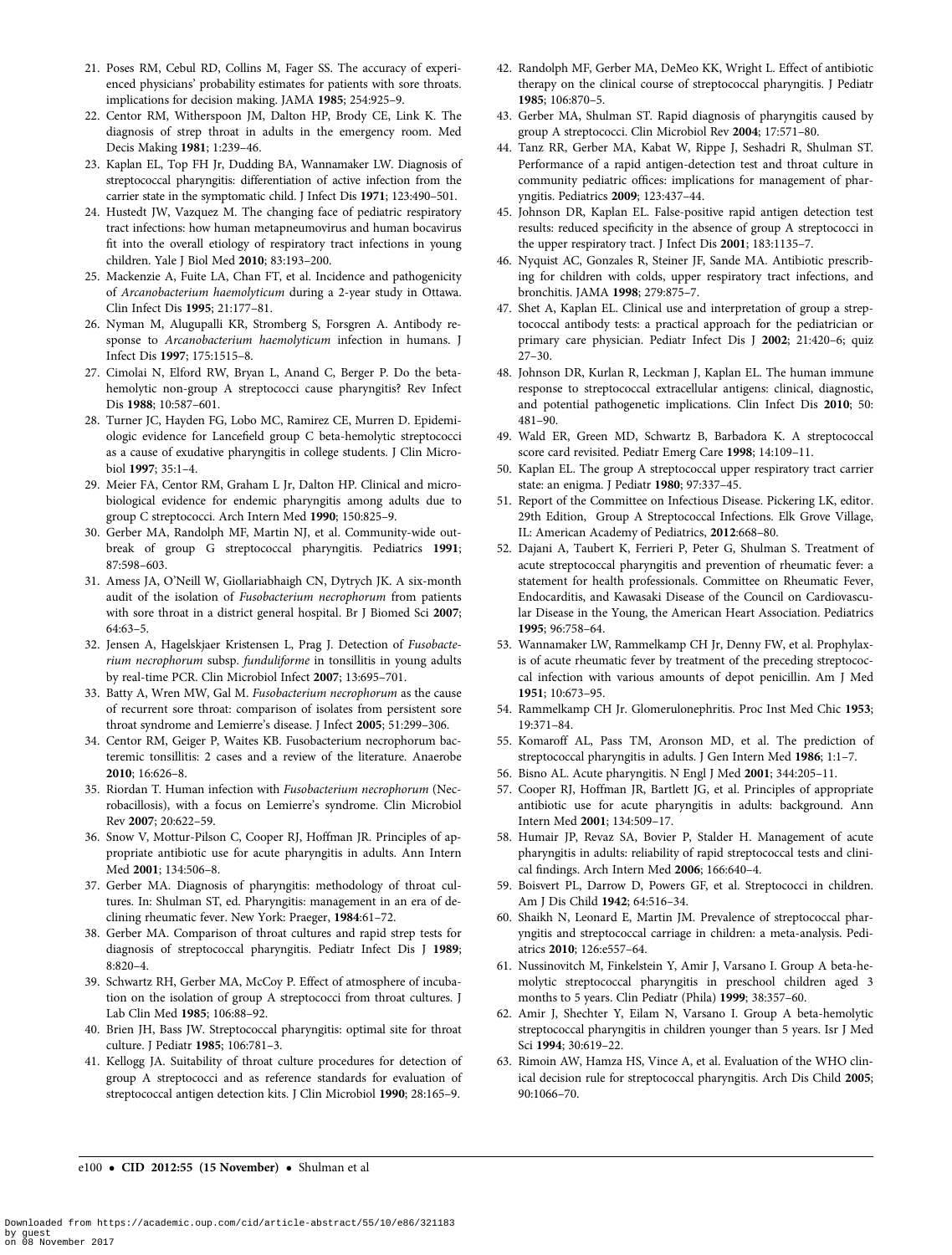- <span id="page-15-0"></span>64. Tani LY, Veasy LG, Minich LL, Shaddy RE. Rheumatic fever in children younger than 5 years: is the presentation different? Pediatrics 2003; 112:1065–8.
- 65. Gordis L. The virtual disappearance of rheumatic fever in the United States: lessons in the rise and fall of disease. T. Duckett Jones Memorial Lecture. Circulation 1985; 72:1155–62.
- 66. Ramanan PV, Premkumar S, Ramnath B. Youngest patient with Sydenham's chorea: a case report. J Indian Med Assoc 2009; 107:246, 53.
- 67. Vinker S, Zohar E, Hoffman R, Elhayany A. Incidence and clinical manifestations of rheumatic fever: a 6 year community-based survey. Isr Med Assoc J 2010; 12:78–81.
- 68. Paulo LT, Terreri MT, Barbosa CM, Len CA, Hilario MO. [Is rheumatic fever a more severe disease in pre-school children?]. Acta Reumatol Port 2009; 34:66–70.
- 69. Ramanan PV, Anand K. Post varicella thrombosis. Indian Pediatr 2009; 46:538–9.
- 70. Ellis NM, Kurahara DK, Vohra H, et al. Priming the immune system for heart disease: a perspective on group A streptococci. J Infect Dis 2010; 202:1059–67.
- 71. James WE, Badger GF, Dingle JH. A study of illness in a group of Cleveland families. XIX. The epidemiology of the acquisition of group A streptococci and of associated illnesses. N Engl J Med 1960; 262:687–94.
- 72. Gastanaduy AS, Kaplan EL, Huwe BB, McKay C, Wannamaker LW. Failure of penicillin to eradicate group A streptococci during an outbreak of pharyngitis. Lancet 1980; 2:498–502.
- 73. Dingle JH, Badger G, Jordan WS Jr. Illness in the home. Cleveland: Case Western Reserve University Press, 1964:97–119.
- 74. Musher DM. How contagious are common respiratory tract infections? N Engl J Med 2003; 348:1256–66.
- 75. Brink WR, Rammelkamp CH Jr, Denny FW, Wannamaker LW. Effect in penicillin and aureomycin on the natural course of streptococcal tonsillitis and pharyngitis. Am J Med 1951; 10:300–8.
- 76. Zwart S, Rovers MM, de Melker RA, Hoes AW. Penicillin for acute sore throat in children: randomised, double blind trial. BMJ 2003; 327:1324.
- 77. Middleton DB, D'Amico F, Merenstein JH. Standardized symptomatic treatment versus penicillin as initial therapy for streptococcal pharyngitis. J Pediatr 1988; 113:1089–94.
- 78. Peter G, Smith AL. Group A streptococcal infections of the skin and pharynx (second of two parts). N Engl J Med 1977; 297:365–70.
- 79. Peter G, Smith AL. Group A streptococcal infections of the skin and pharynx (first of two parts). N Engl J Med 1977; 297:311–7.
- 80. Del Mar CB, Glasziou PP, Spinks AB. Antibiotics for sore throat. Cochrane Database Syst Rev 2006:CD000023.
- 81. Tanz RR, Shulman ST, Barthel MJ, Willert C, Yogev R. Penicillin plus rifampin eradicates pharyngeal carriage of group A streptococci. J Pediatr 1985; 106:876–80.
- 82. Kaplan EL, Gooch IW, Notario GF, Craft JC. Macrolide therapy of group A streptococcal pharyngitis: 10 days of macrolide therapy (clarithromycin) is more effective in streptococcal eradication than 5 days (azithromycin). Clin Infect Dis 2001; 32:1798–802.
- 83. Klein JO. Management of streptococcal pharyngitis. Pediatr Infect Dis J 1994; 13:572–5.
- 84. Kikuta H, Shibata M, Nakata S, et al. Efficacy of antibiotic prophylaxis for intrafamilial transmission of group A beta-hemolytic streptococci. Pediatr Infect Dis J 2007; 26:139–41.
- 85. El Kholy A, Fraser DW, Guirguis N, Wannamaker LW, Plikaytis BD, Zimmerman RA. A controlled study of penicillin therapy of group A streptococcal acquisitions in Egyptian families. J Infect Dis 1980; 141:759–71.
- 86. No authors listed. Rheumatic fever and rheumatic heart disease. Report of a WHO Study Group. World Health Organ Tech Rep Ser 1988; 764:1–58.
- 87. Shulman ST, Gerber MA, Tanz RR, Markowitz M. Streptococcal pharyngitis: the case for penicillin therapy. Pediatr Infect Dis J 1994; 13:1–7.
- 88. Feder HM Jr, Gerber MA, Randolph MF, Stelmach PS, Kaplan EL. Once-daily therapy for streptococcal pharyngitis with amoxicillin. Pediatrics 1999; 103:47–51.
- 89. Gerber MA, Tanz RR. New approaches to the treatment of group A streptococcal pharyngitis. Curr Opin Pediatr 2001; 13:51–5.
- 90. Clegg HW, Ryan AG, Dallas SD, et al. Treatment of streptococcal pharyngitis with once-daily compared with twice-daily amoxicillin: a noninferiority trial. Pediatr Infect Dis J 2006; 25:761–7.
- 91. Lennon DR, Farrell E, Martin DR, Stewart JM. Once-daily amoxicillin versus twice-daily penicillin V in group A beta-haemolytic streptococcal pharyngitis. Arch Dis Child 2008; 93:474–8.
- 92. Shvartzman P, Tabenkin H, Rosentzwaig A, Dolginov F. Treatment of streptococcal pharyngitis with amoxycillin once a day. BMJ 1993; 306:1170–2.
- 93. Tack KJ, Hedrick JA, Rothstein E, Nemeth MA, Keyserling C, Pichichero ME. A study of 5-day cefdinir treatment for streptococcal pharyngitis in children. Cefdinir Pediatric Pharyngitis Study Group. Arch Pediatr Adolesc Med 1997; 151:45–9.
- 94. Tack KJ, Henry DC, Gooch WM, Brink DN, Keyserling CH. Five-day cefdinir treatment for streptococcal pharyngitis. Cefdinir Pharyngitis Study Group. Antimicrob Agents Chemother 1998; 42:1073–5.
- 95. Pichichero ME, Gooch WM, Rodriguez W, et al. Effective shortcourse treatment of acute group A beta-hemolytic streptococcal tonsillopharyngitis. Ten days of penicillin V vs 5 days or 10 days of cefpodoxime therapy in children. Arch Pediatr Adolesc Med 1994; 148:1053–60.
- 96. Portier H, Chavanet P, Waldner-Combernoux A, et al. Five versus ten days treatment of streptococcal pharyngotonsillitis: a randomized controlled trial comparing cefpodoxime proxetil and phenoxymethyl penicillin. Scand J Infect Dis 1994; 26:59–66.
- 97. Hooton TM. A comparison of azithromycin and penicillin V for the treatment of streptococcal pharyngitis. Am J Med 1991; 91:23S–6S.
- 98. Gerber MA. Antibiotic resistance in group A streptococci. Pediatr Clin North Am 1995; 42:539–51.
- 99. Coonan KM, Kaplan EL. In vitro susceptibility of recent North American group A streptococcal isolates to eleven oral antibiotics. Pediatr Infect Dis J 1994; 13:630–5.
- 100. Wickman PA, Black JA, Moland ES, Thomson KS. In vitro activities of DX-619 and comparison quinolones against gram-positive cocci. Antimicrob Agents Chemother 2006; 50:2255–7.
- 101. Wilcox MH. The tide of antimicrobial resistance and selection. Int J Antimicrob Agents 2009; 34(Suppl 3):S6–10.
- 102. Colodner R, Rock W, Chazan B, et al. Risk factors for the development of extended-spectrum beta-lactamase-producing bacteria in nonhospitalized patients. Eur J Clin Microbiol Infect Dis 2004; 23:163–7.
- 103. Pichichero ME. A review of evidence supporting the American Academy of Pediatrics recommendation for prescribing cephalosporin antibiotics for penicillin-allergic patients. Pediatrics 2005; 115:1048–57.
- 104. Tanz RR, Shulman ST, Shortridge VD, et al. Community-based surveillance in the united states of macrolide-resistant pediatric pharyngeal group A streptococci during 3 respiratory disease seasons. Clin Infect Dis 2004; 39:1794–801.
- 105. Seppala H, Nissinen A, Jarvinen H, et al. Resistance to erythromycin in group A streptococci. N Engl J Med 1992; 326:292–7.
- 106. Schachtel BP, Thoden WR. A placebo-controlled model for assaying systemic analgesics in children. Clin Pharmacol Ther 1993; 53: 593–601.
- 107. Gehanno P, Dreiser RL, Ionescu E, Gold M, Liu JM. Lowest effective single dose of diclofenac for antipyretic and analgesic effects in acute febrile sore throat. Clin Drug Investig 2003; 23:263–71.
- 108. Bertin L, Pons G, d'Athis P, et al. Randomized, double-blind, multicenter, controlled trial of ibuprofen versus acetaminophen (paracetamol) and placebo for treatment of symptoms of tonsillitis and pharyngitis in children. J Pediatr 1991; 119:811–4.